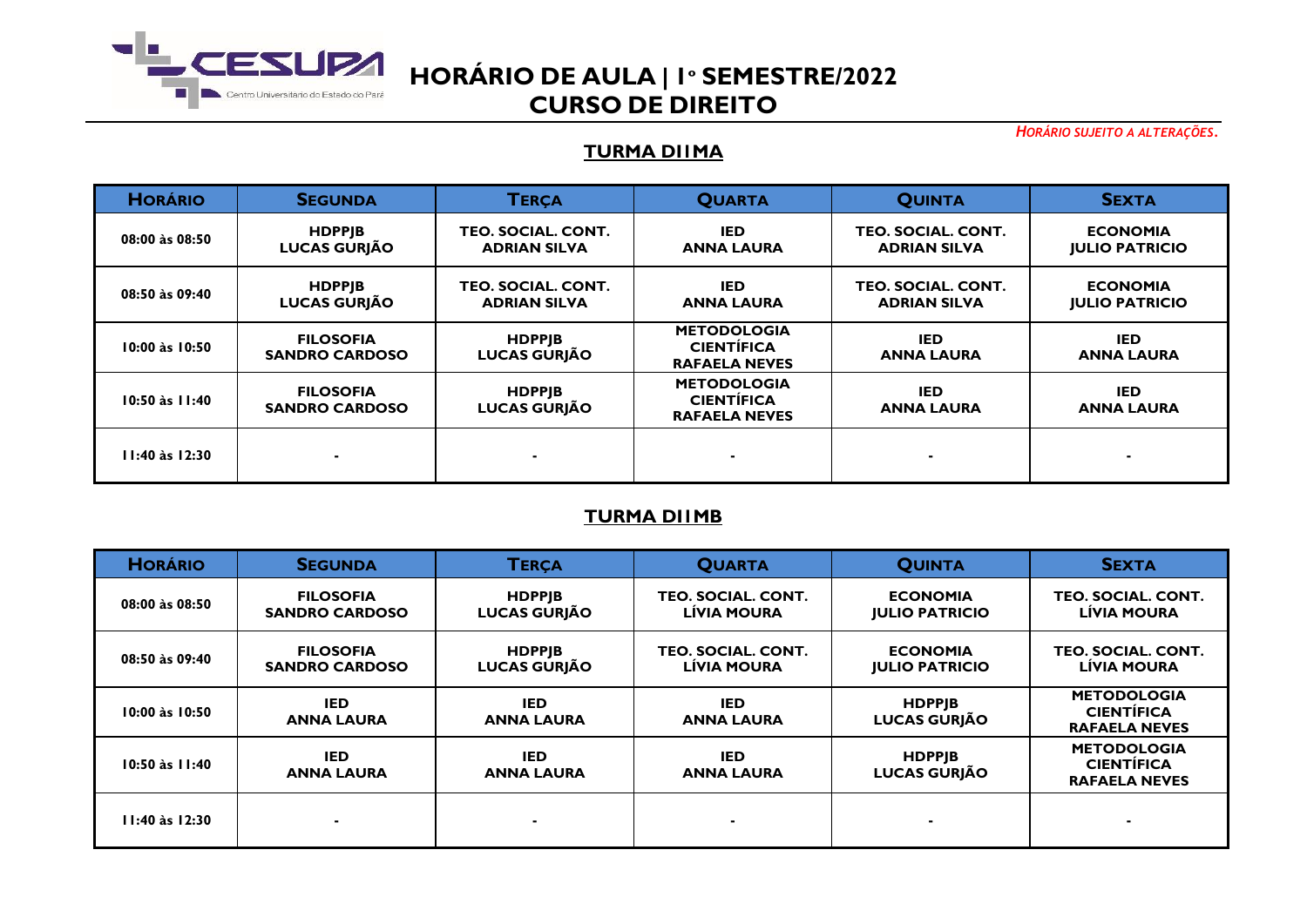

*HORÁRIO SUJEITO A ALTERAÇÕES.*

### **TURMA DI1TA**

| <b>HORÁRIO</b> | <b>SEGUNDA</b>                      | <b>TERÇA</b>                             | <b>QUARTA</b>                                                   | <b>QUINTA</b>                           | <b>SEXTA</b>                              |
|----------------|-------------------------------------|------------------------------------------|-----------------------------------------------------------------|-----------------------------------------|-------------------------------------------|
| I3h40 às 14h30 |                                     |                                          |                                                                 |                                         | -                                         |
| 14h30 às 15h20 | <b>ECONOMIA</b><br>ELIZABETH REYMÃO | TEO. SOCIAL. CONT.<br><b>LÍVIA MOURA</b> | TEO. SOCIAL. CONT.<br><b>LÍVIA MOURA</b>                        | IED<br><b>LUCAS GURJÃO</b>              | <b>FILOSOFIA</b><br><b>SANDRO CARDOSO</b> |
| 15h20 às 16h10 | <b>ECONOMIA</b><br>ELIZABETH REYMÃO | TEO. SOCIAL. CONT.<br><b>LÍVIA MOURA</b> | <b>TEO. SOCIAL. CONT.</b><br><b>LÍVIA MOURA</b>                 | <b>IED</b><br><b>LUCAS GURJÃO</b>       | <b>FILOSOFIA</b><br><b>SANDRO CARDOSO</b> |
| 16h30 às 17h20 | <b>IED</b><br>LUCAS GURJÃO          | <b>HDPPJB</b><br><b>VICTOR PINHEIRO</b>  | <b>METODOLOGIA</b><br><b>CIENTÍFICA</b><br><b>ANDREA ARAUJO</b> | <b>HDPPIB</b><br><b>VICTOR PINHEIRO</b> | IED.<br>LUCAS GURJÃO                      |
| I7h20 às 18h10 | <b>IED</b><br>LUCAS GURJÃO          | <b>HDPPJB</b><br><b>VICTOR PINHEIRO</b>  | <b>METODOLOGIA</b><br><b>CIENTÍFICA</b><br><b>ANDREA ARAUJO</b> | <b>HDPPIB</b><br><b>VICTOR PINHEIRO</b> | IED.<br><b>LUCAS GURJÃO</b>               |

### **TURMA DI1NA**

| <b>HORÁRIO</b> | <b>SEGUNDA</b>                      | <b>TERÇA</b>                             | <b>QUARTA</b>                                                   | <b>QUINTA</b>                            | <b>SEXTA</b>                             |
|----------------|-------------------------------------|------------------------------------------|-----------------------------------------------------------------|------------------------------------------|------------------------------------------|
| 18:30 às 19:20 | <b>IED</b><br><b>SERGIO FILHO</b>   | TEO. SOCIAL. CONT.<br><b>LÍVIA MOURA</b> | <b>IED</b><br><b>SERGIO FILHO</b>                               | <b>FILOSOFIA</b><br><b>KLELTON MAMED</b> | <b>HDPPIB</b><br><b>LUCAS GURJÃO</b>     |
| 19:20 às 20:10 | <b>IED</b><br><b>SERGIO FILHO</b>   | TEO. SOCIAL. CONT.<br>LÍVIA MOURA        | <b>IED</b><br><b>SERGIO FILHO</b>                               | <b>FILOSOFIA</b><br><b>KLELTON MAMED</b> | <b>HDPPJB</b><br><b>LUCAS GURJÃO</b>     |
| 20:30 às 21:20 | <b>ECONOMIA</b><br>ELIZABETH REYMÃO | <b>HDPPJB</b><br><b>LUCAS GURJÃO</b>     | <b>METODOLOGIA</b><br><b>CIENTÍFICA</b><br><b>ANDREA ARAUJO</b> | IED.<br><b>SERGIO FILHO</b>              | TEO. SOCIAL. CONT.<br><b>LÍVIA MOURA</b> |
| 21:20 às 22:10 | <b>ECONOMIA</b><br>ELIZABETH REYMÃO | <b>HDPPJB</b><br><b>LUCAS GURJÃO</b>     | <b>METODOLOGIA</b><br><b>CIENTÍFICA</b><br><b>ANDREA ARAUJO</b> | <b>IED</b><br><b>SERGIO FILHO</b>        | TEO. SOCIAL. CONT.<br><b>LÍVIA MOURA</b> |
| 22:10 às 23:00 |                                     |                                          |                                                                 |                                          |                                          |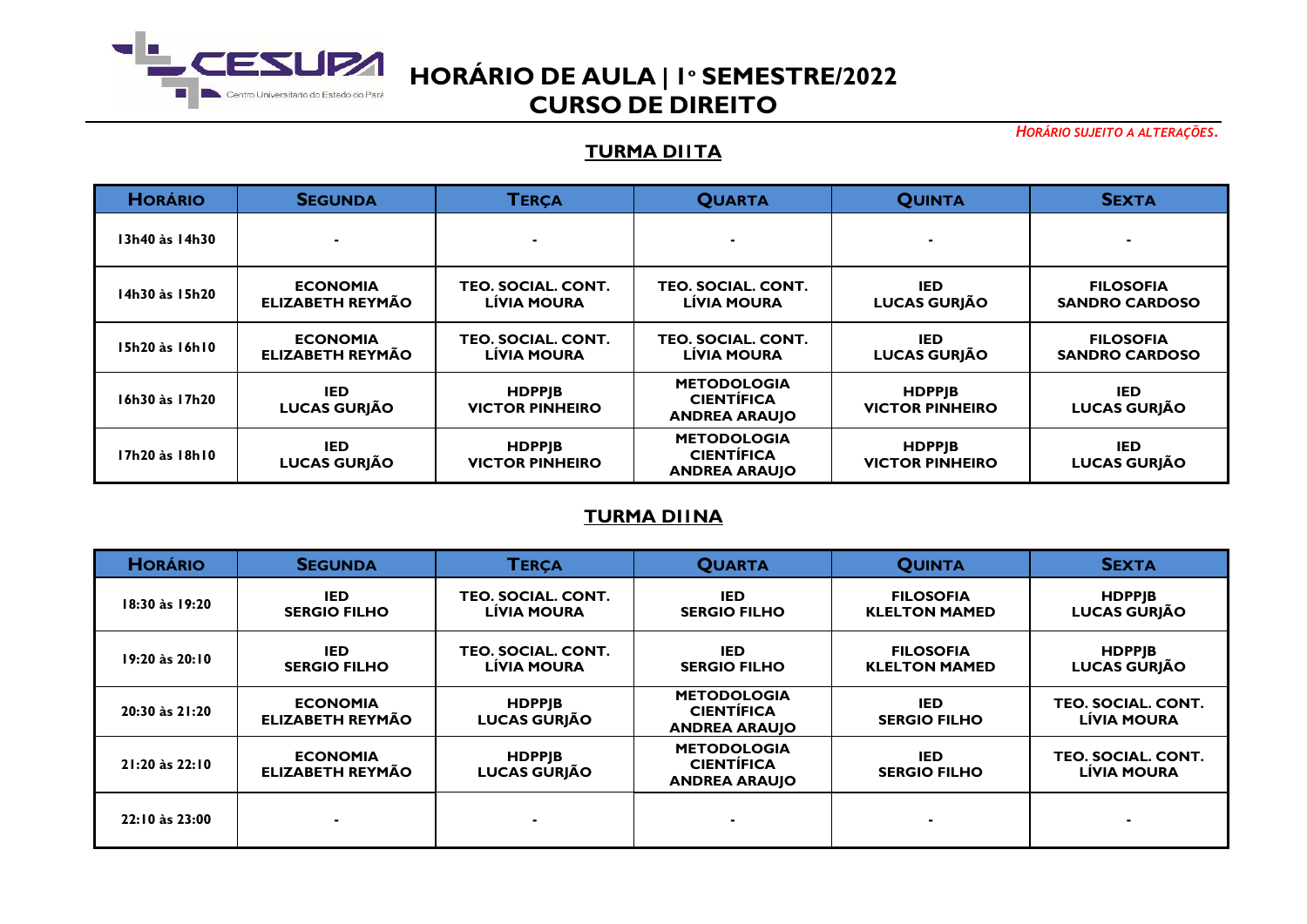

*HORÁRIO SUJEITO A ALTERAÇÕES.*

### **TURMA DI2NA**

| <b>HORÁRIO</b> | <b>SEGUNDA</b>                             | <b>TERCA</b>                    | <b>QUARTA</b>                                           | <b>QUINTA</b>                                         | <b>SEXTA</b>                                                    |
|----------------|--------------------------------------------|---------------------------------|---------------------------------------------------------|-------------------------------------------------------|-----------------------------------------------------------------|
| 18:30 às 19:20 | <b>DIR. PENALI</b><br><b>KLELTON MAMED</b> | T.G.C<br><b>LUCAS GURJÃO</b>    | <b>DIR. PENAL I</b><br><b>KLELTON MAMED</b>             | T.G.C<br><b>LUCAS GURJÃO</b>                          | <b>METODOLOGIA</b><br><b>CIENTÍFICA</b><br><b>ANDREA ARAUJO</b> |
| 19:20 às 20:10 | DIR. PENAL I<br><b>KLELTON MAMED</b>       | T.G.C<br><b>LUCAS GURJÃO</b>    | <b>DIR. PENAL I</b><br><b>KLELTON MAMED</b>             | T.G.C<br><b>LUCAS GURJÃO</b>                          | <b>METODOLOGIA</b><br><b>CIENTÍFICA</b><br><b>ANDREA ARAUJO</b> |
| 20:30 às 21:20 | T.G.D.C<br><b>BRUNO DUARTE</b>             | T.G.D.C<br><b>BRUNO DUARTE</b>  | <b>BIOÉTICA E BIODIREITO</b><br><b>ANDREZA CASANOVA</b> | <b>IED II</b><br><b>ANNA LAURA</b><br><b>MANESCHY</b> | IED II<br><b>ANNA LAURA</b><br><b>MANESCHY</b>                  |
| 21:20 às 22:10 | T.G.D.C<br><b>BRUNO DUARTE</b>             | T.G.D.C.<br><b>BRUNO DUARTE</b> | <b>BIOÉTICA E BIODIREITO</b><br><b>ANDREZA CASANOVA</b> | <b>IED II</b><br><b>ANNA LAURA</b><br><b>MANESCHY</b> | <b>IED II</b><br><b>ANNA LAURA</b><br><b>MANESCHY</b>           |
| 22:10 às 23:00 |                                            |                                 |                                                         | ٠                                                     |                                                                 |

### **TURMA DI3MA**

| <b>HORÁRIO</b>     | <b>SEGUNDA</b>          | <b>TERÇA</b>           | <b>QUARTA</b>                | <b>QUINTA</b>        | <b>SEXTA</b>            |
|--------------------|-------------------------|------------------------|------------------------------|----------------------|-------------------------|
| 08:00 às 08:50     | DIR. EMPRESARIAL I      | <b>DIR. CIVIL I</b>    | <b>DIR. PENAL II</b>         | <b>DIR. PENAL II</b> | <b>DIR. CIVIL I</b>     |
|                    | <b>BRUNO DUARTE</b>     | <b>BRUNO BRASIL</b>    | <b>YURI SERRA</b>            | <b>YURI SERRA</b>    | <b>BRUNO BRASIL</b>     |
| 08:50 às 09:40     | DIR. EMPRESARIAL I      | <b>DIR. CIVIL I</b>    | <b>DIR. PENAL II</b>         | <b>DIR. PENAL II</b> | <b>DIR. CIVIL I</b>     |
|                    | <b>BRUNO DUARTE</b>     | <b>BRUNO BRASIL</b>    | <b>YURI SERRA</b>            | <b>YURI SERRA</b>    | <b>BRUNO BRASIL</b>     |
| $10:00$ às $10:50$ | T.G.P                   | DIR. CONSTITUCIONAL I  | <b>DIR. CONSTITUCIONAL I</b> | DIR. EMPRESARIAL I   | T.G.P                   |
|                    | <b>BERNARDO PEREIRA</b> | <b>JULIANA FREITAS</b> | <b>JULIANA FREITAS</b>       | <b>BRUNO DUARTE</b>  | <b>BERNARDO PEREIRA</b> |
| $10:50$ às $11:40$ | T.G.P                   | DIR. CONSTITUCIONAL I  | <b>DIR. CONSTITUCIONAL I</b> | DIR. EMPRESARIAL I   | T.G.P                   |
|                    | <b>BERNARDO PEREIRA</b> | <b>JULIANA FREITAS</b> | <b>JULIANA FREITAS</b>       | <b>BRUNO DUARTE</b>  | <b>BERNARDO PEREIRA</b> |
| $11:40$ às $12:30$ | $\blacksquare$          |                        |                              |                      |                         |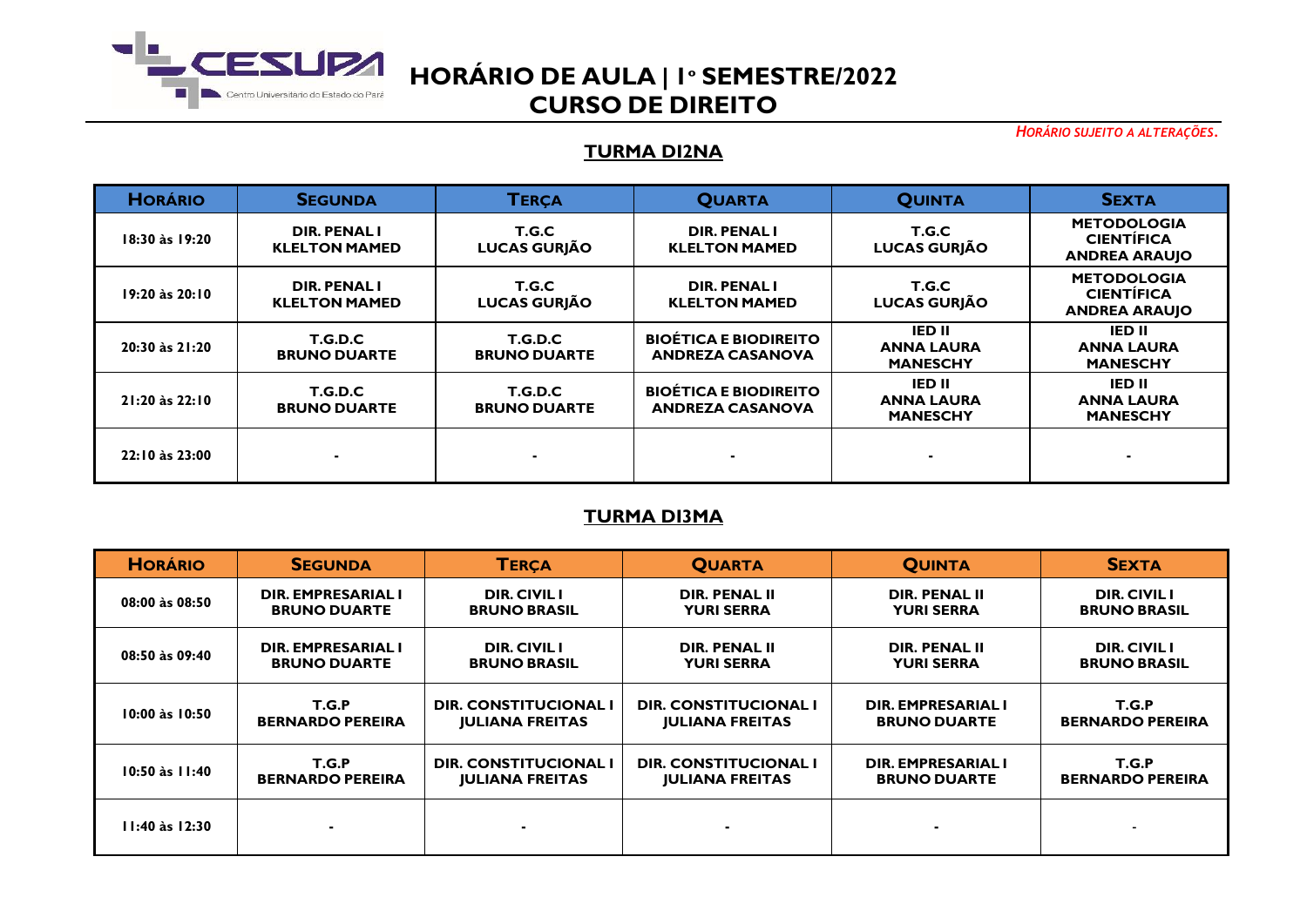

*HORÁRIO SUJEITO A ALTERAÇÕES.*

#### **TURMA DI3MB**

| <b>HORÁRIO</b>     | <b>SEGUNDA</b>             | <b>TERCA</b>           | <b>QUARTA</b>           | <b>QUINTA</b>       | <b>SEXTA</b>             |
|--------------------|----------------------------|------------------------|-------------------------|---------------------|--------------------------|
| 08:00 às 08:50     | DIR. EMPRESARIAL I         | DIR. CONSTITUCIONAL I  | <b>DIR. CIVIL I</b>     | <b>DIR. CIVIL I</b> | T.G.P                    |
|                    | <b>AMANDA RAMALHO</b>      | <b>JULIANA FREITAS</b> | <b>BRUNO BRASIL</b>     | <b>BRUNO BRASIL</b> | <b>BERNARDO PEREIRA</b>  |
| 08:50 às 09:40     | DIR. EMPRESARIAL I         | DIR. CONSTITUCIONAL I  | <b>DIR. CIVIL I</b>     | <b>DIR. CIVIL I</b> | T.G.P                    |
|                    | <b>AMANDA RAMALHO</b>      | <b>JULIANA FREITAS</b> | <b>BRUNO BRASIL</b>     | <b>BRUNO BRASIL</b> | <b>BERNARDO PEREIRA</b>  |
| $10:00$ às $10:50$ | <b>DIR. CONSTITUCIONAL</b> | DIR. EMPRESARIAL I     | T.G.P                   | DIR. PENAL II       | DIR. PENAL II            |
|                    | <b>IULIANA FREITAS</b>     | <b>AMANDA RAMALHO</b>  | <b>BERNARDO PEREIRA</b> | <b>YURI SERRA</b>   | <b>YURI SERRA</b>        |
| $10:50$ às $11:40$ | <b>DIR. CONSTITUCIONAL</b> | DIR. EMPRESARIAL I     | T.G.P                   | DIR. PENAL II       | DIR. PENAL II            |
|                    | <b>IULIANA FREITAS</b>     | <b>AMANDA RAMALHO</b>  | <b>BERNARDO PEREIRA</b> | <b>YURI SERRA</b>   | <b>YURI SERRA</b>        |
| $11:40$ às $12:30$ |                            | $\blacksquare$         |                         |                     | $\overline{\phantom{0}}$ |

## **TURMA DI3TA**

| <b>HORÁRIO</b> | <b>SEGUNDA</b>        | <b>TERCA</b>                 | <b>QUARTA</b>         | <b>QUINTA</b>        | <b>SEXTA</b>               |
|----------------|-----------------------|------------------------------|-----------------------|----------------------|----------------------------|
| 13h40 às 14h30 |                       |                              |                       |                      |                            |
| 14h30 às 15h20 | DIR. EMPRESARIAL I    | <b>DIR. CONSTITUCIONAL I</b> | DIR. EMPRESARIAL I    | <b>DIR. CIVIL I</b>  | T.G.P                      |
|                | <b>AMANDA RAMALHO</b> | <b>ADRIANO OLIVEIRA</b>      | <b>AMANDA RAMALHO</b> | <b>BRUNO DUARTE</b>  | <b>ALEXANDRE BONNA</b>     |
| 15h20 às 16h10 | DIR. EMPRESARIAL I    | <b>DIR. CONSTITUCIONAL I</b> | DIR. EMPRESARIAL I    | <b>DIR. CIVIL I</b>  | T.G.P                      |
|                | <b>AMANDA RAMALHO</b> | <b>ADRIANO OLIVEIRA</b>      | <b>AMANDA RAMALHO</b> | <b>BRUNO DUARTE</b>  | <b>ALEXANDRE BONNA</b>     |
| 16h30 às 17h20 | <b>DIR. CIVIL I</b>   | T.G.P                        | DIR. PENAL II         | DIR. PENAL II        | <b>DIR. CONSTITUCIONAL</b> |
|                | <b>BRUNO DUARTE</b>   | <b>ALEXANDRE BONNA</b>       | <b>KLELTON MAMED</b>  | <b>KLELTON MAMED</b> | <b>ADRIANO OLIVEIRA</b>    |
| 17h20 às 18h10 | <b>DIR. CIVIL I</b>   | T.G.P                        | <b>DIR. PENAL II</b>  | <b>DIR. PENAL II</b> | <b>DIR. CONSTITUCIONAL</b> |
|                | <b>BRUNO DUARTE</b>   | <b>ALEXANDRE BONNA</b>       | <b>KLELTON MAMED</b>  | <b>KLELTON MAMED</b> | <b>ADRIANO OLIVEIRA</b>    |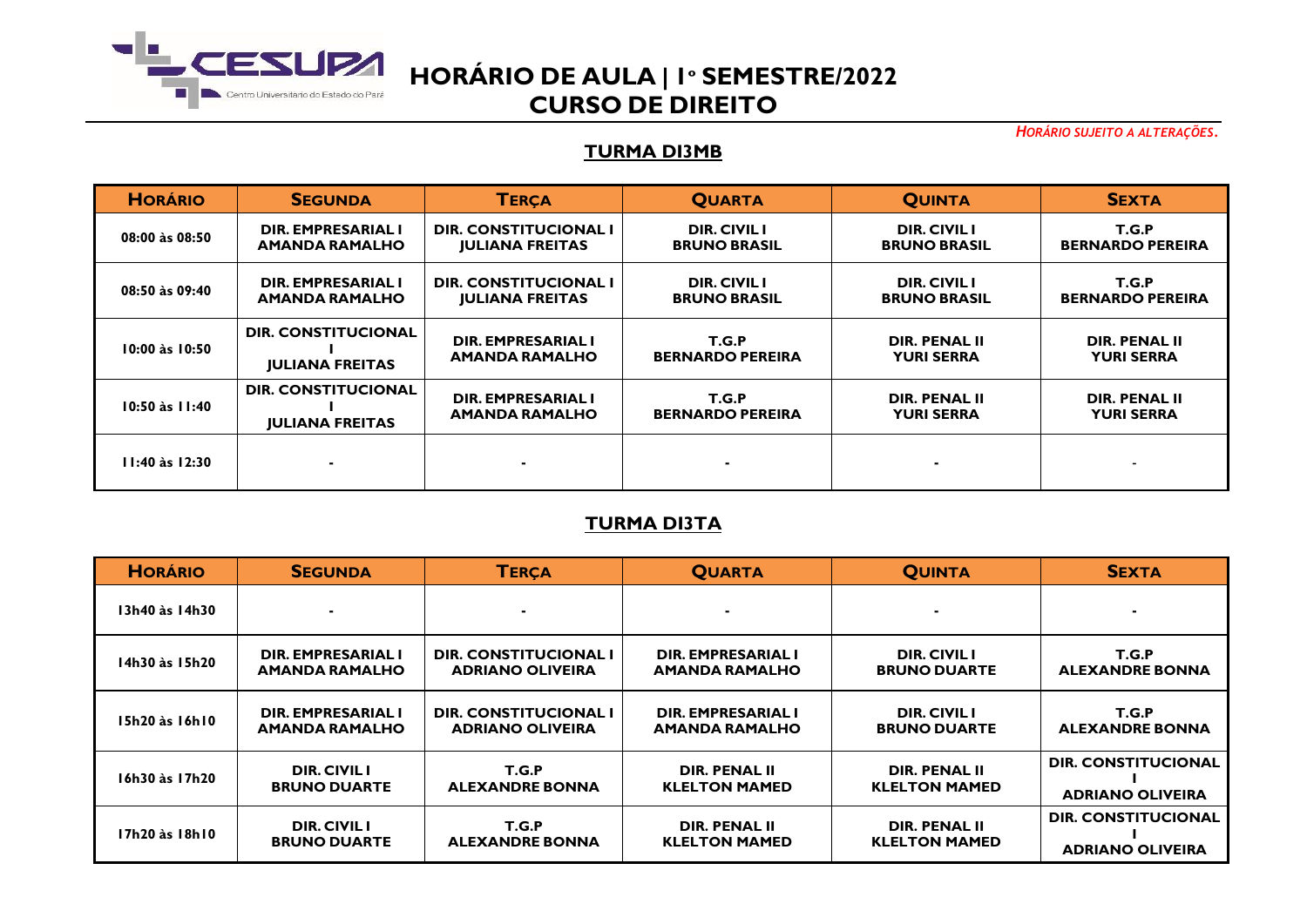

*HORÁRIO SUJEITO A ALTERAÇÕES.*

### **TURMA DI3NA**

| <b>HORÁRIO</b>     | <b>SEGUNDA</b>       | <b>TERÇA</b>                 | <b>QUARTA</b>       | <b>QUINTA</b>                | <b>SEXTA</b>           |
|--------------------|----------------------|------------------------------|---------------------|------------------------------|------------------------|
| 18:30 às 19:20     | <b>DIR. CIVIL I</b>  | <b>DIR. CONSTITUCIONAL I</b> | <b>DIR. CIVIL I</b> | DIR. CONSTITUCIONAL I        | DIR. EMPRESARIAL I     |
|                    | <b>BRUNO BRASIL</b>  | <b>ADRIANO OLIVEIRA</b>      | <b>BRUNO BRASIL</b> | <b>ADRIANO OLIVEIRA</b>      | <b>PAULO RABELO</b>    |
| $19:20$ às $20:10$ | <b>DIR. CIVIL I</b>  | DIR. CONSTITUCIONAL I        | <b>DIR. CIVIL I</b> | <b>DIR. CONSTITUCIONAL I</b> | DIR. EMPRESARIAL I     |
|                    | <b>BRUNO BRASIL</b>  | <b>ADRIANO OLIVEIRA</b>      | <b>BRUNO BRASIL</b> | <b>ADRIANO OLIVEIRA</b>      | <b>PAULO RABELO</b>    |
| 20:30 às 21:20     | DIR. PENAL II        | <b>DIR. PENAL II</b>         | DIR. EMPRESARIAL I  | T.G.P                        | T.G.P                  |
|                    | <b>KLELTON MAMED</b> | <b>KLELTON MAMED</b>         | <b>PAULO RABELO</b> | <b>ALEXANDRE BONNA</b>       | <b>ALEXANDRE BONNA</b> |
| $21:20$ às $22:10$ | DIR. PENAL II        | <b>DIR. PENAL II</b>         | DIR. EMPRESARIAL I  | T.G.P                        | T.G.P                  |
|                    | <b>KLELTON MAMED</b> | <b>KLELTON MAMED</b>         | <b>PAULO RABELO</b> | <b>ALEXANDRE BONNA</b>       | <b>ALEXANDRE BONNA</b> |
| 22:10 às 23:00     |                      | $\blacksquare$               |                     |                              |                        |

## **TURMA DI4NA**

| <b>HORÁRIO</b>     | <b>SEGUNDA</b>             | <b>TERÇA</b>         | <b>QUARTA</b>             | <b>QUINTA</b>        | <b>SEXTA</b>               |
|--------------------|----------------------------|----------------------|---------------------------|----------------------|----------------------------|
| 18:30 às 19:20     | <b>DIR. PROC. CIVIL I</b>  | <b>DIR. CIVIL II</b> | <b>DIR. PENAL III</b>     | <b>DIR. CIVIL II</b> | <b>DIR. PENAL III</b>      |
|                    | <b>MICHEL FERRO</b>        | <b>BRUNO BRASIL</b>  | <b>ADRIAN SILVA</b>       | <b>BRUNO BRASIL</b>  | <b>ADRIAN SILVA</b>        |
| 19:20 às 20:10     | DIR. PROC. CIVIL I         | <b>DIR. CIVIL II</b> | <b>DIR. PENAL III</b>     | <b>DIR. CIVIL II</b> | <b>DIR. PENAL III</b>      |
|                    | <b>MICHEL FERRO</b>        | <b>BRUNO BRASIL</b>  | <b>ADRIAN SILVA</b>       | <b>BRUNO BRASIL</b>  | <b>ADRIAN SILVA</b>        |
| 20:30 às 21:20     | DIR. CONSTITUCIONAL        | DIR. EMPRESARIAL II  | <b>DIR. PROC. CIVIL I</b> | DIR. EMPRESARIAL II  | <b>DIR. CONSTITUCIONAL</b> |
|                    | <b>RAFAELA NEVES</b>       | <b>PAULO RABELO</b>  | <b>MICHEL FERRO</b>       | <b>PAULO RABELO</b>  | <b>RAFAELA NEVES</b>       |
| $21:20$ às $22:10$ | <b>DIR. CONSTITUCIONAL</b> | DIR. EMPRESARIAL II  | DIR. PROC. CIVIL I        | DIR. EMPRESARIAL II  | <b>DIR. CONSTITUCIONAL</b> |
|                    | <b>RAFAELA NEVES</b>       | <b>PAULO RABELO</b>  | <b>MICHEL FERRO</b>       | <b>PAULO RABELO</b>  | <b>RAFAELA NEVES</b>       |
| 22:10 às 23:00     |                            |                      |                           |                      |                            |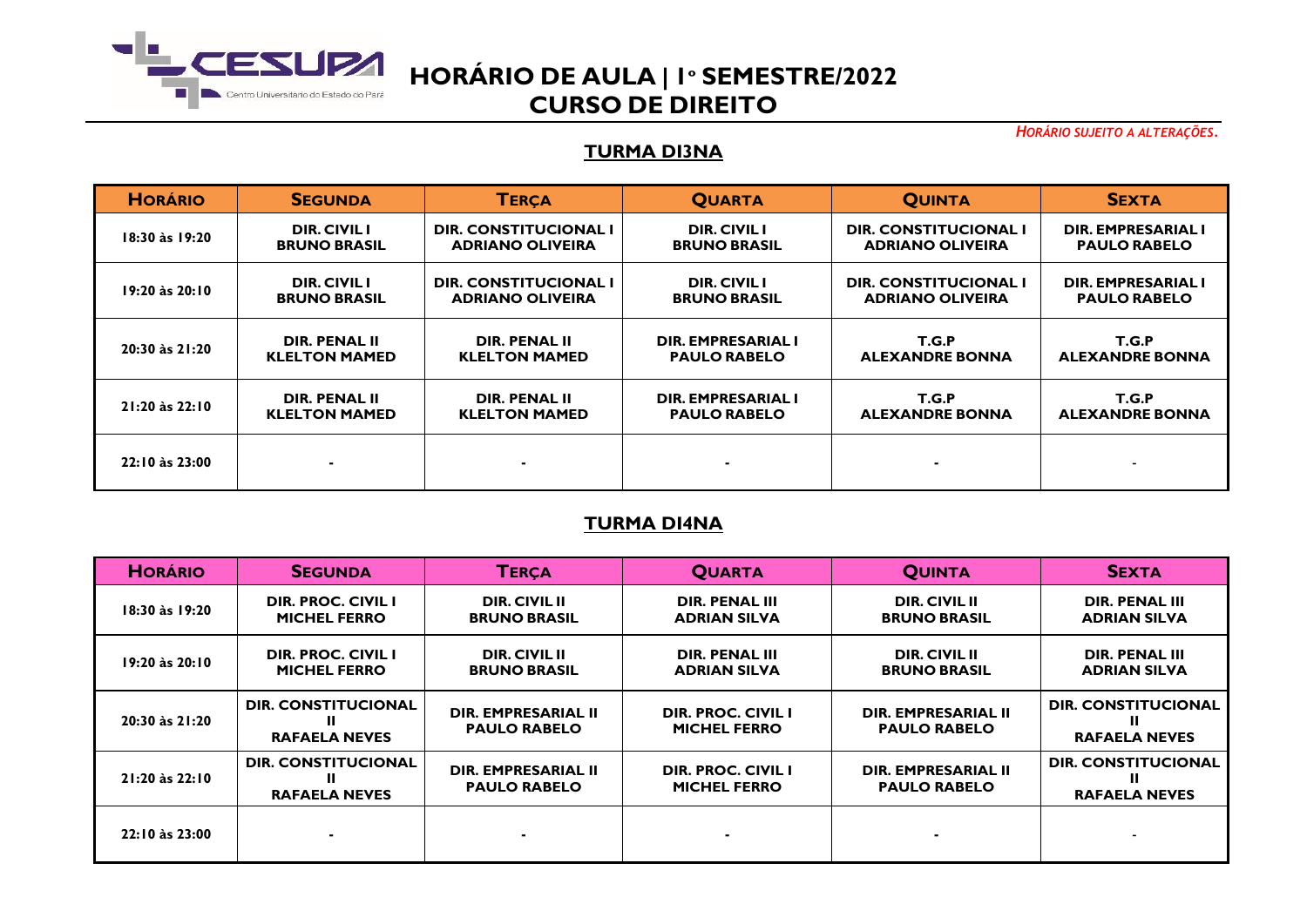

*HORÁRIO SUJEITO A ALTERAÇÕES.*

#### **TURMA DI5MA**

| <b>HORÁRIO</b>     | <b>SEGUNDA</b>        | <b>TERCA</b>          | <b>QUARTA</b>                | <b>QUINTA</b>              | <b>SEXTA</b>                 |
|--------------------|-----------------------|-----------------------|------------------------------|----------------------------|------------------------------|
| 08:00 AS 08:50     | <b>DIR. CIVIL III</b> | <b>DIR. HUMANOS</b>   | <b>DIR. ADMINISTRATIVO I</b> | <b>DIR. HUMANOS</b>        | <b>DIR. PENAL IV</b>         |
|                    | <b>LIANDRO FARO</b>   | <b>ANNA LAURA</b>     | <b>THIAGO FEIO</b>           | <b>ANNA LAURA</b>          | <b>YURI SERRA</b>            |
| 08:50 AS 09:40     | DIR. CIVIL III        | <b>DIR. HUMANOS</b>   | <b>DIR. ADMINISTRATIVO I</b> | <b>DIR. HUMANOS</b>        | <b>DIR. PENAL IV</b>         |
|                    | <b>LIANDRO FARO</b>   | <b>ANNA LAURA</b>     | <b>THIAGO FEIO</b>           | <b>ANNA LAURA</b>          | <b>YURI SERRA</b>            |
| 10:00 AS 10:50     | DIR. PENAL IV         | DIR. CIVIL III        | DIR. PROC. CIVIL II          | DIR. PROC. CIVIL II        | <b>DIR. ADMINISTRATIVO I</b> |
|                    | <b>YURI SERRA</b>     | <b>LIANDRO FARO</b>   | <b>JESSYCA FONSECA</b>       | <b>JESSYCA FONSECA</b>     | <b>THIAGO FEIO</b>           |
| 10:50 AS 11:40     | <b>DIR. PENAL IV</b>  | <b>DIR. CIVIL III</b> | <b>DIR. PROC. CIVIL II</b>   | <b>DIR. PROC. CIVIL II</b> | <b>DIR. ADMINISTRATIVO I</b> |
|                    | <b>YURI SERRA</b>     | <b>LIANDRO FARO</b>   | <b>JESSYCA FONSECA</b>       | <b>JESSYCA FONSECA</b>     | <b>THIAGO FEIO</b>           |
| $11:40$ às $12:30$ |                       | $\blacksquare$        |                              |                            |                              |

### **TURMA DI5MB**

| <b>HORÁRIO</b>     | <b>SEGUNDA</b>         | <b>TERCA</b>               | <b>QUARTA</b>                | <b>QUINTA</b>         | <b>SEXTA</b>         |
|--------------------|------------------------|----------------------------|------------------------------|-----------------------|----------------------|
| 08:00 às 08:50     | DIR. PROC. CIVIL II    | DIR. ADMINISTRATIVO I      | DIR. CIVIL III               | <b>DIR. CIVIL III</b> | <b>DIR. PENAL IV</b> |
|                    | <b>JESSYCA FONSECA</b> | <b>THIAGO FEIO</b>         | <b>LIANDRO FARO</b>          | <b>LIANDRO FARO</b>   | <b>ADRIAN SILVA</b>  |
| 08:50 às 09:40     | DIR. PROC. CIVIL II    | DIR. ADMINISTRATIVO I      | DIR. CIVIL III               | <b>DIR. CIVIL III</b> | DIR. PENAL IV        |
|                    | <b>JESSYCA FONSECA</b> | <b>THIAGO FEIO</b>         | <b>LIANDRO FARO</b>          | <b>LIANDRO FARO</b>   | <b>ADRIAN SILVA</b>  |
| 10:00 às 10:50     | <b>DIR. HUMANOS</b>    | <b>DIR. PROC. CIVIL II</b> | <b>DIR. ADMINISTRATIVO I</b> | DIR. PENAL IV         | <b>DIR. HUMANOS</b>  |
|                    | <b>LUCAS GURIÃO</b>    | <b>IESSYCA FONSECA</b>     | <b>THIAGO FEIO</b>           | ADRIAN SILVA          | <b>LUCAS GURJÃO</b>  |
| $10:50$ às $11:40$ | <b>DIR. HUMANOS</b>    | DIR. PROC. CIVIL II        | <b>DIR. ADMINISTRATIVO I</b> | DIR. PENAL IV         | <b>DIR. HUMANOS</b>  |
|                    | <b>LUCAS GURIÃO</b>    | <b>JESSYCA FONSECA</b>     | <b>THIAGO FEIO</b>           | ADRIAN SILVA          | <b>LUCAS GURJÃO</b>  |
| $11:40$ às $12:30$ |                        | $\blacksquare$             |                              |                       | $\blacksquare$       |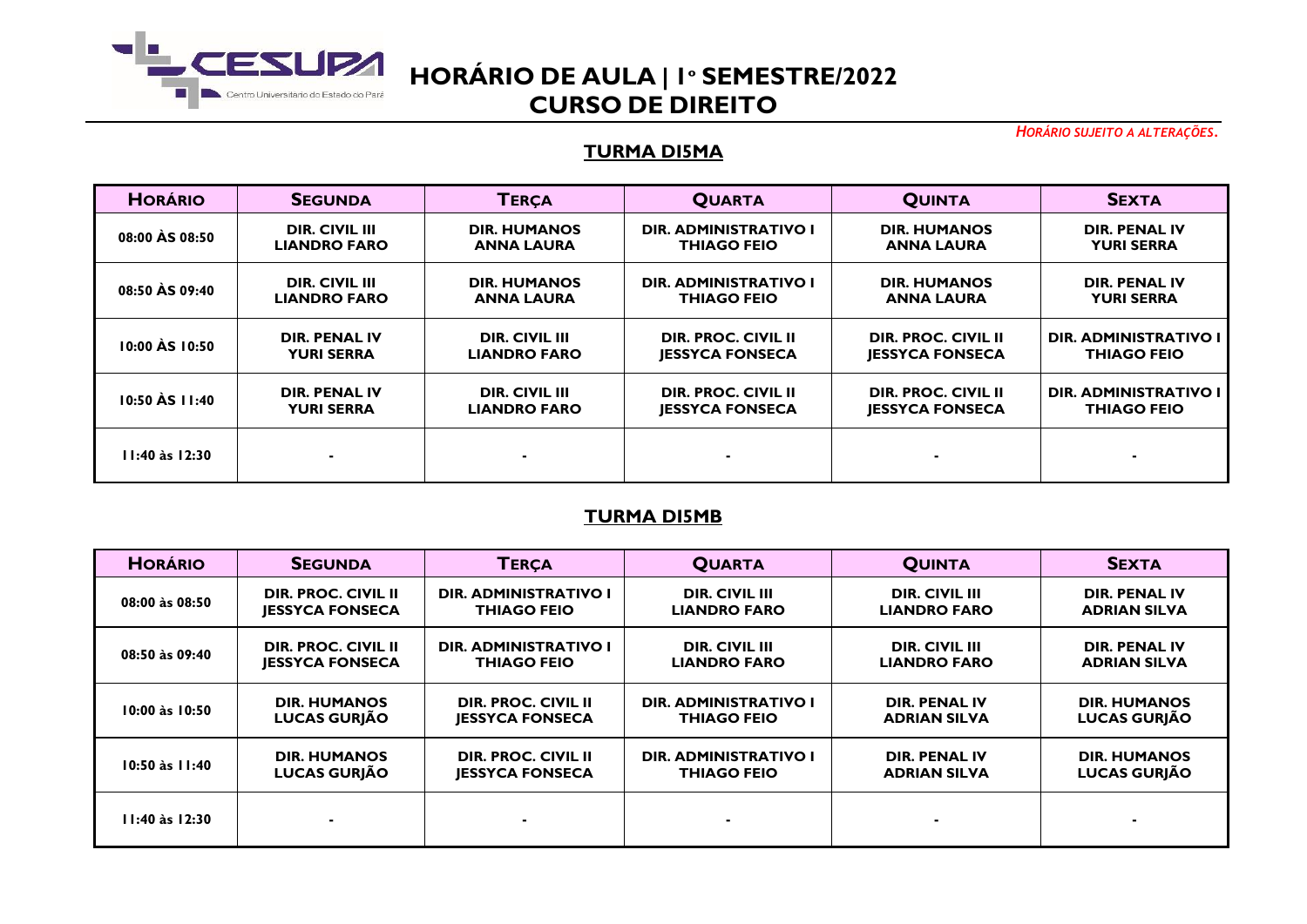

*HORÁRIO SUJEITO A ALTERAÇÕES.*

#### **TURMA DI5MC**

| <b>HORÁRIO</b>     | <b>SEGUNDA</b>               | <b>TERCA</b>               | <b>QUARTA</b>           | <b>QUINTA</b>                | <b>SEXTA</b>          |
|--------------------|------------------------------|----------------------------|-------------------------|------------------------------|-----------------------|
| 08:00 às 08:50     | <b>DIR. PENAL IV</b>         | <b>DIR. PROC. CIVIL II</b> | DIR. PROC. CIVIL II     | DIR. CIVIL III               | <b>DIR. HUMANOS</b>   |
|                    | <b>YURI SERRA</b>            | <b>BERNARDO PEREIRA</b>    | <b>BERNARDO PEREIRA</b> | <b>BRUNO DUARTE</b>          | <b>LUCAS GURJÃO</b>   |
| 08:50 às 09:40     | <b>DIR. PENAL IV</b>         | DIR. PROC. CIVIL II        | DIR. PROC. CIVIL II     | DIR. CIVIL III               | <b>DIR. HUMANOS</b>   |
|                    | <b>YURI SERRA</b>            | <b>BERNARDO PEREIRA</b>    | <b>BERNARDO PEREIRA</b> | <b>BRUNO DUARTE</b>          | <b>LUCAS GURJÃO</b>   |
| $10:00$ às $10:50$ | <b>DIR. ADMINISTRATIVO I</b> | DIR. PENAL IV              | <b>DIR. HUMANOS</b>     | DIR. ADMINISTRATIVO I        | <b>DIR. CIVIL III</b> |
|                    | <b>THIAGO FEIO</b>           | <b>YURI SERRA</b>          | <b>LUCAS GURJÃO</b>     | <b>THIAGO FEIO</b>           | <b>BRUNO DUARTE</b>   |
| $10:50$ às $11:40$ | <b>DIR. ADMINISTRATIVO I</b> | DIR. PENAL IV              | <b>DIR. HUMANOS</b>     | <b>DIR. ADMINISTRATIVO I</b> | <b>DIR. CIVIL III</b> |
|                    | <b>THIAGO FEIO</b>           | YURI SERRA                 | LUCAS GURJÃO            | <b>THIAGO FEIO</b>           | <b>BRUNO DUARTE</b>   |
| $11:40$ às $12:30$ | $\blacksquare$               | ۰                          |                         |                              |                       |

### **TURMA DI5TA**

| <b>HORÁRIO</b> | <b>SEGUNDA</b>        | <b>TERÇA</b>                 | <b>QUARTA</b>       | <b>QUINTA</b>                | <b>SEXTA</b>         |
|----------------|-----------------------|------------------------------|---------------------|------------------------------|----------------------|
| 13h40 às 14h30 | $\blacksquare$        | ж.                           |                     |                              |                      |
| 14h30 às 15h20 | DIR. CIVIL III        | <b>DIR. ADMINISTRATIVO I</b> | DIR. CIVIL III      | <b>DIR. HUMANOS</b>          | <b>DIR. HUMANOS</b>  |
|                | <b>BRUNO DUARTE</b>   | <b>THIAGO FEIO</b>           | <b>BRUNO DUARTE</b> | <b>RAFAELA NEVES</b>         | <b>RAFAELA NEVES</b> |
| 15h20 às 16h10 | <b>DIR. CIVIL III</b> | DIR. ADMINISTRATIVO I        | DIR. CIVIL III      | <b>DIR. HUMANOS</b>          | <b>DIR. HUMANOS</b>  |
|                | <b>BRUNO DUARTE</b>   | <b>THIAGO FEIO</b>           | <b>BRUNO DUARTE</b> | <b>RAFAELA NEVES</b>         | <b>RAFAELA NEVES</b> |
| 16h30 às 17h20 | DIR. PROC. CIVIL II   | DIR. PROC. CIVIL II          | DIR. PENAL IV       | <b>DIR. ADMINISTRATIVO I</b> | DIR. PENAL IV        |
|                | <b>JEAN DIAS</b>      | <b>IEAN DIAS</b>             | <b>ADRIAN SILVA</b> | THIAGO FEIO                  | <b>ADRIAN SILVA</b>  |
| 17h20 às 18h10 | DIR. PROC. CIVIL II   | DIR. PROC. CIVIL II          | DIR. PENAL IV       | <b>DIR. ADMINISTRATIVO I</b> | DIR. PENAL IV        |
|                | <b>JEAN DIAS</b>      | <b>JEAN DIAS</b>             | <b>ADRIAN SILVA</b> | THIAGO FEIO                  | <b>ADRIAN SILVA</b>  |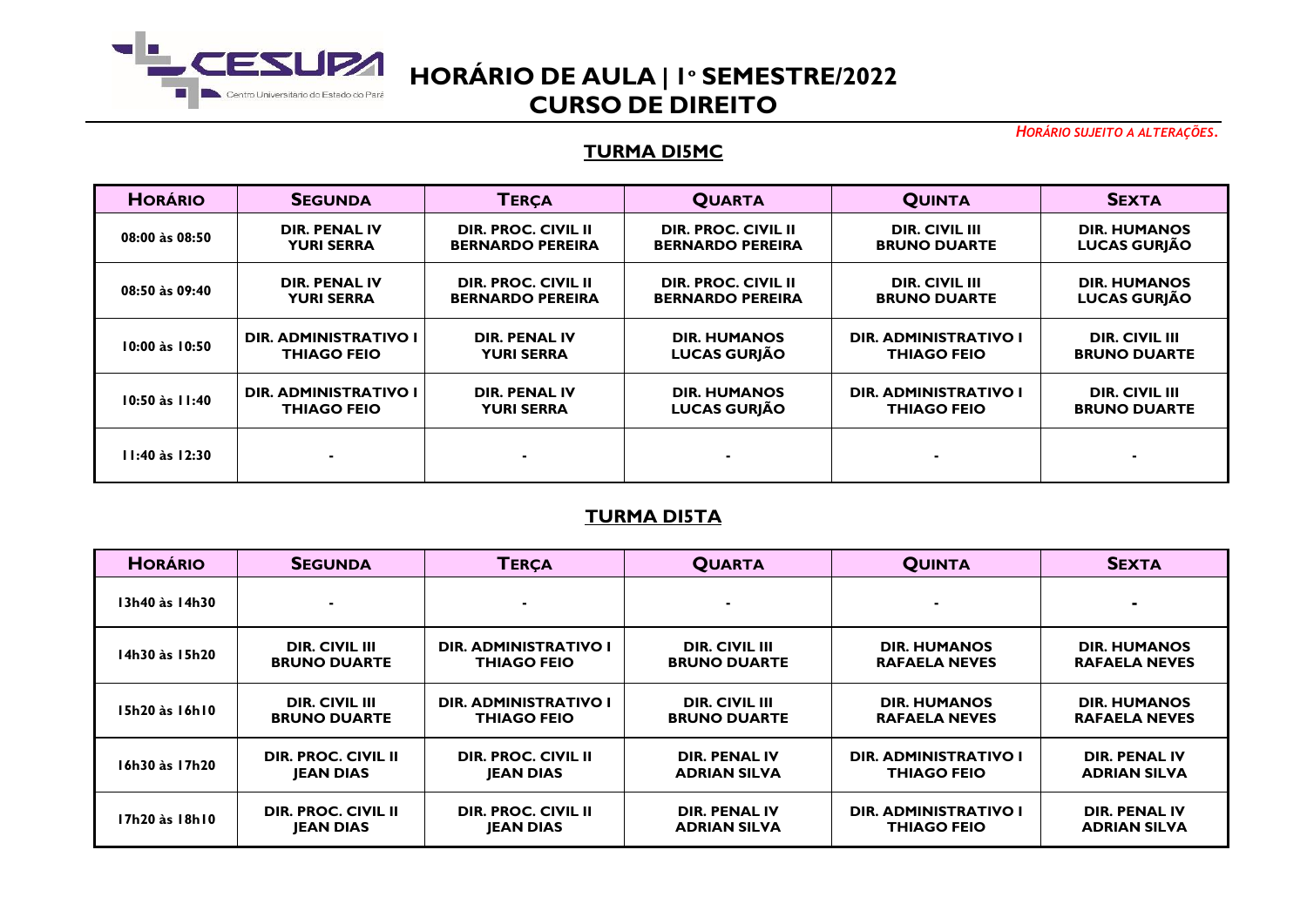

*HORÁRIO SUJEITO A ALTERAÇÕES.*

#### **TURMA DI5TB**

| <b>HORÁRIO</b> | <b>SEGUNDA</b>        | <b>TERCA</b>                 | <b>QUARTA</b>        | <b>QUINTA</b>                | <b>SEXTA</b>          |
|----------------|-----------------------|------------------------------|----------------------|------------------------------|-----------------------|
| 13h40 às 14h30 |                       | $\blacksquare$               |                      |                              | $\blacksquare$        |
| 14h30 às 15h20 | DIR. PROC. CIVIL II   | <b>DIR. HUMANOS</b>          | DIR. PROC. CIVIL II  | DIR. PENAL IV                | DIR. PENAL IV         |
|                | <b>MICHEL FERRO</b>   | <b>RAFAELA NEVES</b>         | <b>MICHEL FERRO</b>  | <b>ADRIAN SILVA</b>          | <b>ADRIAN SILVA</b>   |
| 15h20 às 16h10 | DIR. PROC. CIVIL II   | <b>DIR. HUMANOS</b>          | DIR. PROC. CIVIL II  | DIR. PENAL IV                | DIR. PENAL IV         |
|                | <b>MICHEL FERRO</b>   | <b>RAFAELA NEVES</b>         | <b>MICHEL FERRO</b>  | <b>ADRIAN SILVA</b>          | <b>ADRIAN SILVA</b>   |
| 16h30 às 17h20 | DIR. CIVIL III        | DIR. ADMINISTRATIVO I        | <b>DIR. HUMANOS</b>  | <b>DIR. ADMINISTRATIVO I</b> | DIR. CIVIL III        |
|                | <b>LIANDRO FARO</b>   | <b>ANA AMELIA</b>            | <b>RAFAELA NEVES</b> | ANA AMÉLIA                   | <b>LIANDRO FARO</b>   |
| 17h20 às 18h10 | <b>DIR. CIVIL III</b> | <b>DIR. ADMINISTRATIVO I</b> | <b>DIR. HUMANOS</b>  | <b>DIR. ADMINISTRATIVO I</b> | <b>DIR. CIVIL III</b> |
|                | <b>LIANDRO FARO</b>   | <b>ANA AMELIA</b>            | <b>RAFAELA NEVES</b> | <b>ANA AMÉLIA</b>            | <b>LIANDRO FARO</b>   |

### **TURMA DI5NA**

| <b>HORÁRIO</b> | <b>SEGUNDA</b>             | <b>TERÇA</b>                 | <b>QUARTA</b>                | <b>QUINTA</b>         | <b>SEXTA</b>          |
|----------------|----------------------------|------------------------------|------------------------------|-----------------------|-----------------------|
| 18:30 às 19:20 | <b>DIR. HUMANOS</b>        | <b>DIR. PENAL IV</b>         | DIR. PROC. CIVIL II          | <b>DIR. CIVIL III</b> | <b>DIR. CIVIL III</b> |
|                | <b>RAFAELA NEVES</b>       | <b>KLELTON MAMED</b>         | <b>MICHEL FERRO</b>          | <b>LIANDRO FARO</b>   | <b>LIANDRO FARO</b>   |
| 19:20 às 20:10 | <b>DIR. HUMANOS</b>        | DIR. PENAL IV                | DIR. PROC. CIVIL II          | DIR. CIVIL III        | <b>DIR. CIVIL III</b> |
|                | <b>RAFAELA NEVES</b>       | <b>KLELTON MAMED</b>         | <b>MICHEL FERRO</b>          | <b>LIANDRO FARO</b>   | <b>LIANDRO FARO</b>   |
| 20:30 às 21:20 | <b>DIR. PROC. CIVIL II</b> | <b>DIR. ADMINISTRATIVO I</b> | <b>DIR. ADMINISTRATIVO I</b> | <b>DIR. HUMANOS</b>   | DIR. PENAL IV         |
|                | <b>MICHEL FERRO</b>        | <b>ANA AMÉLIA</b>            | <b>ANA AMÉLIA</b>            | <b>RAFAELA NEVES</b>  | <b>KLELTON MAMED</b>  |
| 21:20 às 22:10 | DIR. PROC. CIVIL II        | <b>DIR. ADMINISTRATIVO I</b> | <b>DIR. ADMINISTRATIVO I</b> | <b>DIR. HUMANOS</b>   | DIR. PENAL IV         |
|                | <b>MICHEL FERRO</b>        | <b>ANA AMELIA</b>            | <b>ANA AMELIA</b>            | <b>RAFAELA NEVES</b>  | <b>KLELTON MAMED</b>  |
| 22:10 às 23:00 |                            | $\blacksquare$               |                              |                       | $\blacksquare$        |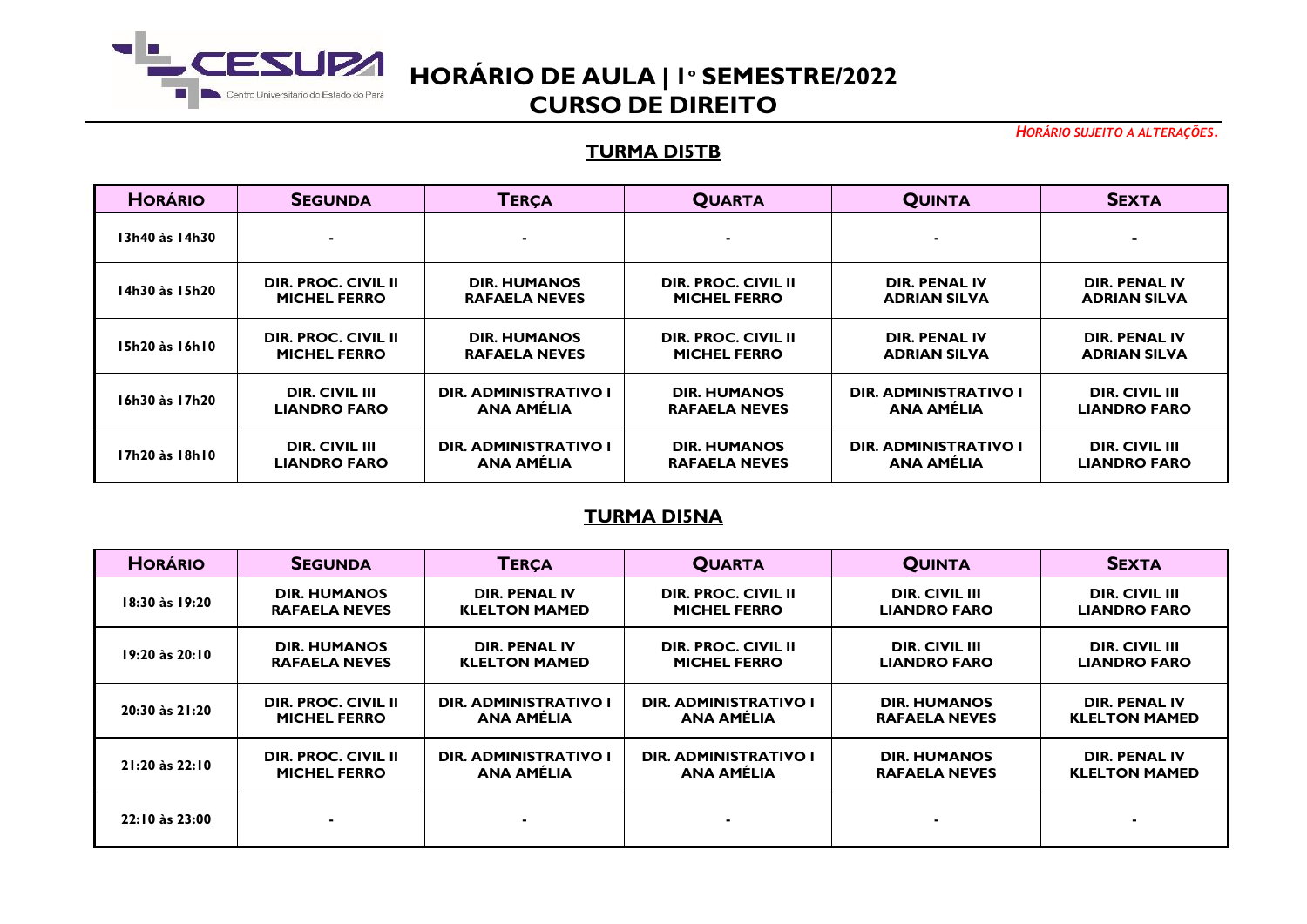

*HORÁRIO SUJEITO A ALTERAÇÕES.*

#### **TURMA DI6NA**

| <b>HORÁRIO</b> | <b>SEGUNDA</b>                                  | <b>TERÇA</b>                                       | <b>QUARTA</b>                              | <b>QUINTA</b>                               | <b>SEXTA</b>                                                     |
|----------------|-------------------------------------------------|----------------------------------------------------|--------------------------------------------|---------------------------------------------|------------------------------------------------------------------|
| 18:30 às 19:20 | DIR. PROC. PENAL I<br><b>EDUARDO NEVES</b>      | DIR. ADMINISTRATIVO II<br>ANA AMÉLIA               | <b>DIR. ECONÔMICO</b><br><b>SUZY KOURY</b> | <b>DIR. ADMINISTRATIVO II</b><br>ANA AMÉLIA | DIR. CIVIL IV<br><b>BRUNO DUARTE</b>                             |
| 19:20 às 20:10 | DIR. PROC. PENAL I<br><b>EDUARDO NEVES</b>      | <b>DIR. ADMINISTRATIVO II</b><br><b>ANA AMÉLIA</b> | DIR. ECONÔMICO<br><b>SUZY KOURY</b>        | <b>DIR. ADMINISTRATIVO II</b><br>ANA AMÉLIA | <b>DIR. CIVIL IV</b><br><b>BRUNO DUARTE</b>                      |
| 20:30 às 21:20 | DIR. PROC. CIVIL III<br><b>ADELVAN OLIVERIO</b> | DIR. PROC. CIVIL III<br><b>ADELVAN OLIVERIO</b>    | DIR. PROC. PENAL I<br><b>EDUARDO NEVES</b> | <b>DIR. CIVIL IV</b><br><b>BRUNO DUARTE</b> | <b>DEONTOLOGIA</b><br><b>JURÍDICA</b><br><b>FELIPE GUIMARÃES</b> |
| 21:20 às 22:10 | DIR. PROC. CIVIL III<br><b>ADELVAN OLIVERIO</b> | DIR. PROC. CIVIL III<br><b>ADELVAN OLIVERIO</b>    | DIR. PROC. PENAL I<br><b>EDUARDO NEVES</b> | <b>DIR. CIVIL IV</b><br><b>BRUNO DUARTE</b> | <b>DEONTOLOGIA</b><br><b>JURÍDICA</b><br><b>FELIPE GUIMARÃES</b> |
| 22:10 às 23:00 |                                                 |                                                    |                                            |                                             |                                                                  |

## **TURMA DI7MA**

| <b>HORÁRIO</b>     | <b>SEGUNDA</b>         | <b>TERCA</b>               | <b>QUARTA</b>              | <b>QUINTA</b>                             | <b>SEXTA</b>                                      |
|--------------------|------------------------|----------------------------|----------------------------|-------------------------------------------|---------------------------------------------------|
| 08:00 às 08:50     | <b>DIR. TRABALHO I</b> | DIR. PROC. PENAL II        | <b>DIR. TRABALHO I</b>     | DIR. PROC. CIVIL IV                       | <b>DIR. CIVIL V</b>                               |
|                    | EMILIA FARINHA         | <b>YURI SERRA</b>          | EMILIA FARINHA             | <b>JESSYCA SOUZA</b>                      | <b>KAREN ROCHA</b>                                |
| 08:50 às 09:40     | <b>DIR. TRABALHO I</b> | <b>DIR. PROC. PENAL II</b> | <b>DIR. TRABALHO I</b>     | DIR. PROC. CIVIL IV                       | <b>DIR. CIVIL V</b>                               |
|                    | <b>EMILIA FARINHA</b>  | <b>YURI SERRA</b>          | EMILIA FARINHA             | <b>JESSYCA SOUZA</b>                      | <b>KAREN ROCHA</b>                                |
| 10:00 às 10:50     | DIR. PROC. CIVIL IV    | DIR. CIVIL V               | DIR. PROC. PENAL II        | <b>ESTÁGIO SUP. I</b>                     | <b>DIR. FINANCEIRO</b>                            |
|                    | <b>JESSYCA SOUZA</b>   | <b>KAREN ROCHA</b>         | <b>YURI SERRA</b>          | <b>ELI BESSA</b>                          | <b>LUCIANO FERREIRA</b>                           |
| $10:50$ às $11:40$ | DIR. PROC. CIVIL IV    | <b>DIR. CIVIL V</b>        | <b>DIR. PROC. PENAL II</b> | <b>ESTÁGIO SUP. I</b>                     | <b>DIR. FINANCEIRO</b>                            |
|                    | <b>JESSYCA SOUZA</b>   | <b>KAREN ROCHA</b>         | <b>YURI SERRA</b>          | <b>ELI BESSA</b>                          | <b>LUCIANO FERREIRA</b>                           |
| $11:40$ às $12:30$ |                        | $\blacksquare$             |                            | <b>ESTÁGIO SUP. I</b><br><b>ELI BESSA</b> | <b>DIR. FINANCEIRO</b><br><b>LUCIANO FERREIRA</b> |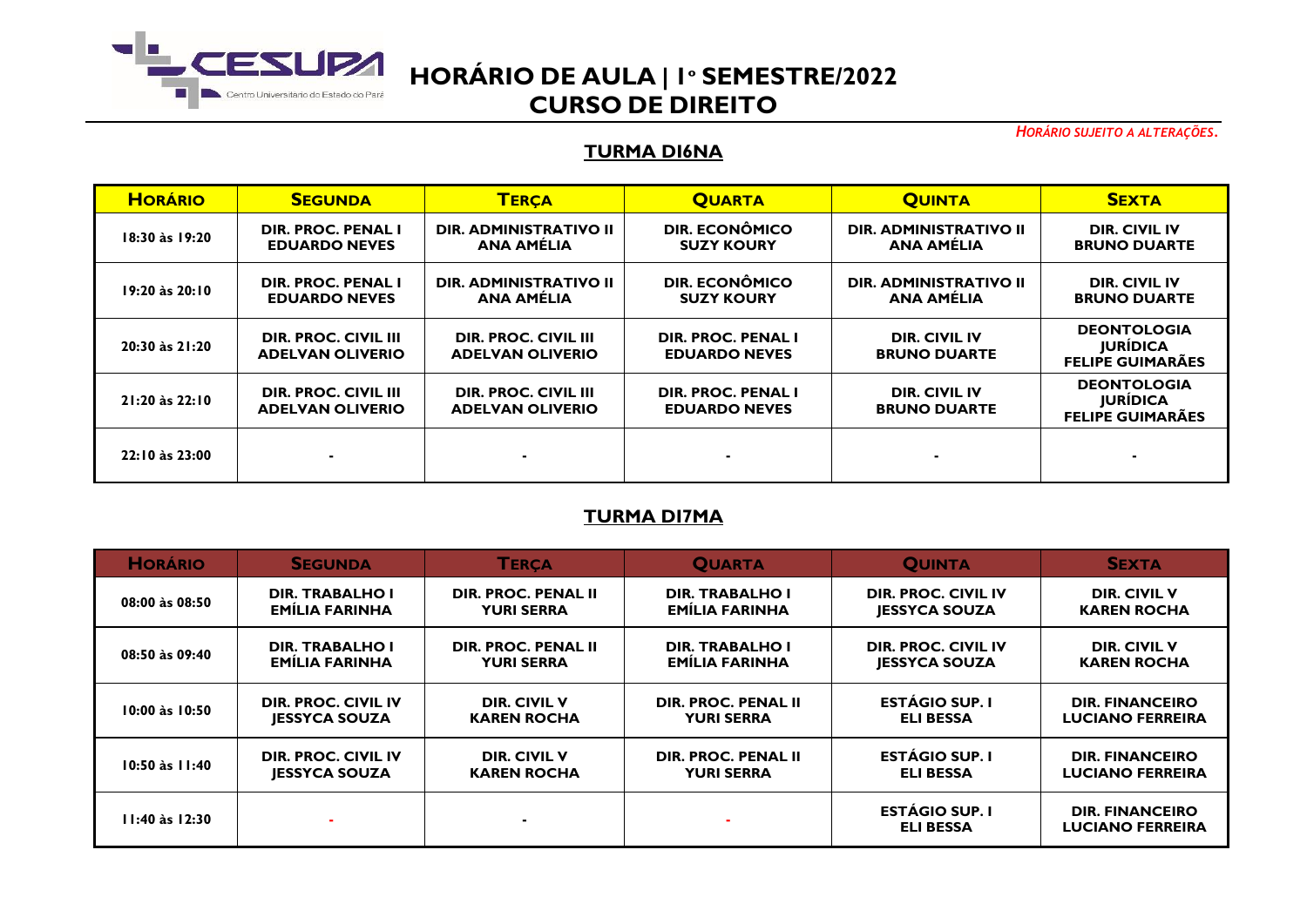

*HORÁRIO SUJEITO A ALTERAÇÕES.*

### **TURMA DI7TA**

| <b>HORÁRIO</b> | <b>SEGUNDA</b>       | <b>TERCA</b>           | <b>QUARTA</b>                             | <b>QUINTA</b>                                     | <b>SEXTA</b>         |
|----------------|----------------------|------------------------|-------------------------------------------|---------------------------------------------------|----------------------|
| 13h40 às 14h30 |                      |                        | <b>ESTÁGIO SUP. I</b><br><b>ELI BESSA</b> | <b>DIR. FINANCEIRO</b><br><b>LUCIANO FERREIRA</b> |                      |
| 14h30 às 15h20 | DIR. PROC. PENAL II  | <b>DIR. TRABALHO I</b> | <b>ESTÁGIO SUP. I</b>                     | <b>DIR. FINANCEIRO</b>                            | DIR. PROC. PENAL II  |
|                | <b>EDUARDO NEVES</b> | <b>VANESSA ROCHA</b>   | <b>ELI BESSA</b>                          | <b>LUCIANO FERREIRA</b>                           | <b>EDUARDO NEVES</b> |
| 15h20 às 16h10 | DIR. PROC. PENAL II  | <b>DIR. TRABALHO I</b> | <b>ESTÁGIO SUP. I</b>                     | <b>DIR. FINANCEIRO</b>                            | DIR. PROC. PENAL II  |
|                | <b>EDUARDO NEVES</b> | <b>VANESSA ROCHA</b>   | <b>ELI BESSA</b>                          | <b>LUCIANO FERREIRA</b>                           | <b>EDUARDO NEVES</b> |
| 16h30 às 17h20 | <b>DIR. CIVIL V</b>  | DIR. PROC. CIVIL IV    | <b>DIR. TRABALHO I</b>                    | <b>DIR. CIVIL V</b>                               | DIR. PROC. CIVIL IV  |
|                | <b>KAREN ROCHA</b>   | <b>JESSYCA SOUZA</b>   | <b>VANESSA ROCHA</b>                      | <b>KAREN ROCHA</b>                                | <b>JESSYCA SOUZA</b> |
| 17h20 às 18h10 | DIR. CIVIL V         | DIR. PROC. CIVIL IV    | <b>DIR. TRABALHO I</b>                    | <b>DIR. CIVIL V</b>                               | DIR. PROC. CIVIL IV  |
|                | <b>KAREN ROCHA</b>   | <b>JESSYCA SOUZA</b>   | <b>VANESSA ROCHA</b>                      | <b>KAREN ROCHA</b>                                | <b>JESSYCA SOUZA</b> |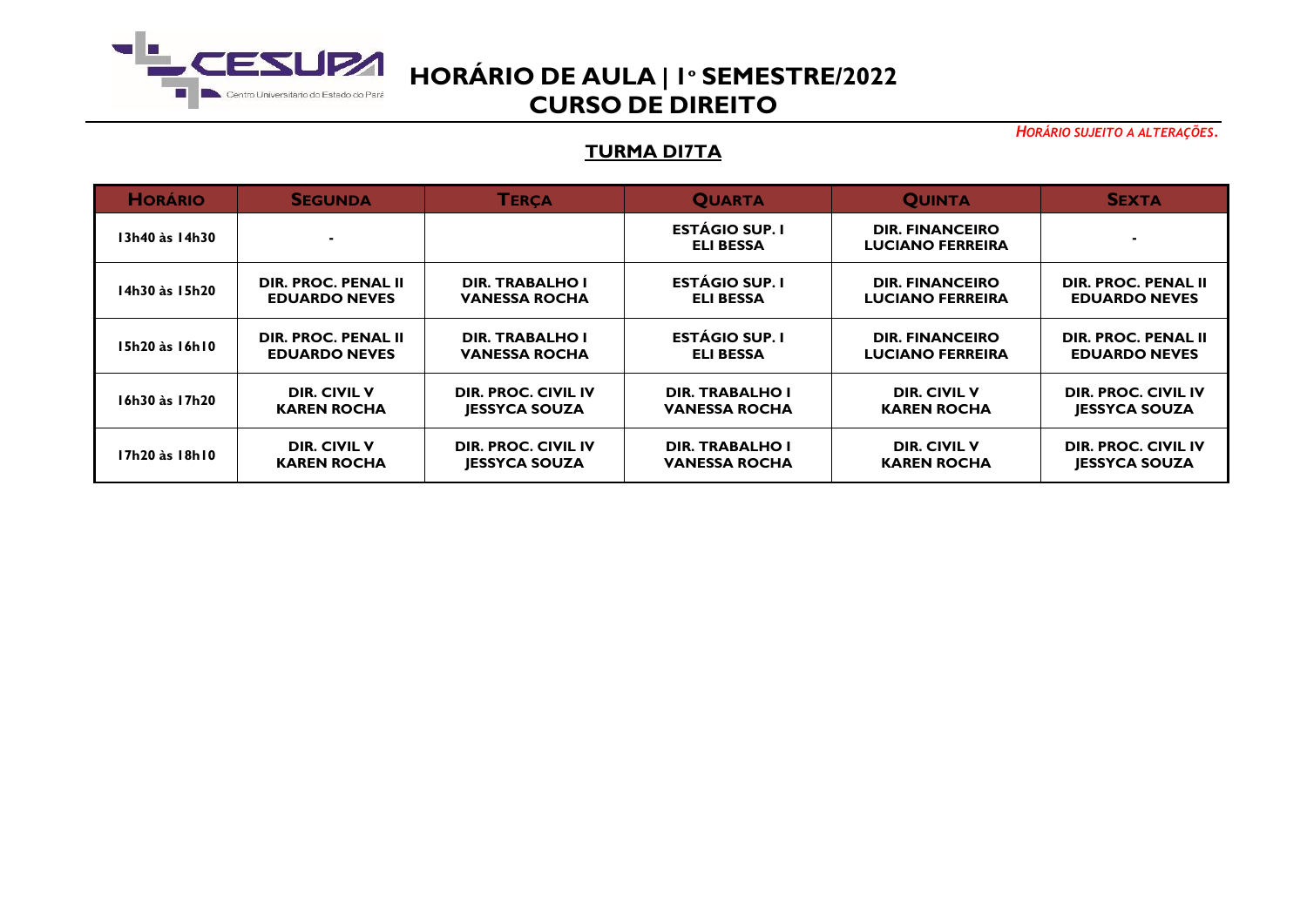

*HORÁRIO SUJEITO A ALTERAÇÕES.*

### **TURMA DI7TB**

| <b>HORÁRIO</b> | <b>SEGUNDA</b>             | <b>TERCA</b>                              | <b>QUARTA</b>              | <b>QUINTA</b>              | <b>SEXTA</b>                                      |
|----------------|----------------------------|-------------------------------------------|----------------------------|----------------------------|---------------------------------------------------|
| 13h40 às 14h30 |                            | <b>ESTÁGIO SUP. I</b><br><b>ELI BESSA</b> |                            |                            | <b>DIR. FINANCEIRO</b><br><b>ADRIANO CARVALHO</b> |
| 14h30 às 15h20 | DIR. CIVIL V               | <b>ESTÁGIO SUP. I</b>                     | <b>DIR. TRABALHO I</b>     | DIR. CIVIL V               | <b>DIR. FINANCEIRO</b>                            |
|                | <b>KAREN ROCHA</b>         | <b>ELI BESSA</b>                          | <b>VANESSA ROCHA</b>       | <b>KAREN ROCHA</b>         | <b>ADRIANO CARVALHO</b>                           |
| 15h20 às 16h10 | <b>DIR. CIVIL V</b>        | <b>ESTÁGIO SUP. I</b>                     | <b>DIR. TRABALHO I</b>     | <b>DIR. CIVIL V</b>        | <b>DIR. FINANCEIRO</b>                            |
|                | <b>KAREN ROCHA</b>         | <b>ELI BESSA</b>                          | <b>VANESSA ROCHA</b>       | <b>KAREN ROCHA</b>         | <b>ADRIANO CARVALHO</b>                           |
| 16h30 às 17h20 | DIR. PROC. CIVIL IV        | <b>DIR. TRABALHO I</b>                    | <b>DIR. PROC. CIVIL IV</b> | <b>DIR. PROC. PENAL II</b> | DIR. PROC. PENAL II                               |
|                | <b>MICHEL FERRO</b>        | <b>VANESSA ROCHA</b>                      | <b>MICHEL FERRO</b>        | <b>EDUARDO NEVES</b>       | <b>EDUARDO NEVES</b>                              |
| 17h20 às 18h10 | <b>DIR. PROC. CIVIL IV</b> | <b>DIR. TRABALHO I</b>                    | <b>DIR. PROC. CIVIL IV</b> | <b>DIR. PROC. PENAL II</b> | <b>DIR. PROC. PENAL II</b>                        |
|                | <b>MICHEL FERRO</b>        | <b>VANESSA ROCHA</b>                      | <b>MICHEL FERRO</b>        | <b>EDUARDO NEVES</b>       | <b>EDUARDO NEVES</b>                              |

## **TURMA DI7TC**

| <b>HORÁRIO</b> | <b>SEGUNDA</b>          | <b>TERCA</b>               | <b>QUARTA</b>          | <b>QUINTA</b>                                     | <b>SEXTA</b>                                     |
|----------------|-------------------------|----------------------------|------------------------|---------------------------------------------------|--------------------------------------------------|
| 13h40 às 14h30 |                         | $\blacksquare$             |                        | <b>DIR. FINANCEIRO</b><br><b>ADRIANO CARVALHO</b> | <b>ESTÁGIO SUP. I</b><br><b>FELIPE GUIMARÃES</b> |
| 14h30 às 15h20 | DIR. PROC. CIVIL IV     | DIR. CIVIL V               | DIR. CIVIL V           | <b>DIR. FINANCEIRO</b>                            | <b>ESTÁGIO SUP. I</b>                            |
|                | <b>BERNARDO PEREIRA</b> | <b>KAREN ROCHA</b>         | <b>KAREN ROCHA</b>     | <b>ADRIANO CARVALHO</b>                           | <b>FELIPE GUIMARÃES</b>                          |
| 15h20 às 16h10 | DIR. PROC. CIVIL IV     | <b>DIR. CIVIL V</b>        | <b>DIR. CIVIL V</b>    | <b>DIR. FINANCEIRO</b>                            | <b>ESTÁGIO SUP. I</b>                            |
|                | <b>BERNARDO PEREIRA</b> | <b>KAREN ROCHA</b>         | <b>KAREN ROCHA</b>     | <b>ADRIANO CARVALHO</b>                           | <b>FELIPE GUIMARÃES</b>                          |
| 16h30 às 17h20 | <b>DIR. TRABALHO I</b>  | <b>DIR. PROC. PENAL II</b> | <b>DIR. TRABALHO I</b> | <b>DIR. PROC. PENAL II</b>                        | DIR. PROC. CIVIL IV                              |
|                | <b>EMILIA FARINHA</b>   | <b>HOMERO LAMARÃO</b>      | EMILIA FARINHA         | <b>HOMERO LAMARÃO</b>                             | <b>BERNARDO PEREIRA</b>                          |
| 17h20 às 18h10 | <b>DIR. TRABALHO I</b>  | <b>DIR. PROC. PENAL II</b> | <b>DIR. TRABALHO I</b> | DIR. PROC. PENAL II                               | DIR. PROC. CIVIL IV                              |
|                | <b>EMILIA FARINHA</b>   | <b>HOMERO LAMARÃO</b>      | EMILIA FARINHA         | <b>HOMERO LAMARÃO</b>                             | <b>BERNARDO PEREIRA</b>                          |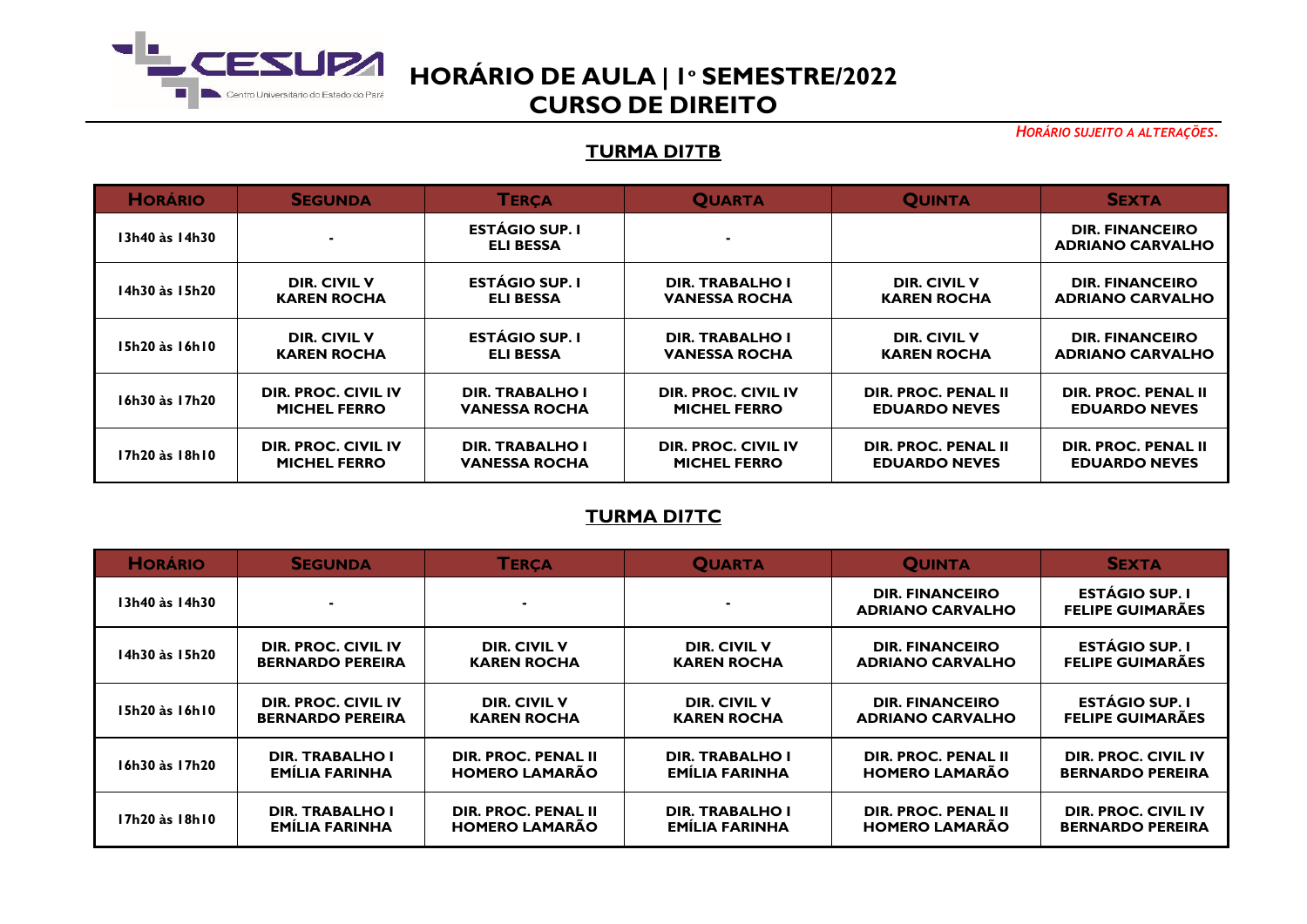

*HORÁRIO SUJEITO A ALTERAÇÕES.*

### **TURMA DI7NA**

| <b>HORÁRIO</b>     | <b>SEGUNDA</b>          | <b>TERCA</b>           | <b>QUARTA</b>           | <b>QUINTA</b>                             | <b>SEXTA</b>                                      |
|--------------------|-------------------------|------------------------|-------------------------|-------------------------------------------|---------------------------------------------------|
| 18:30 às 19:20     | DIR. PROC. CIVIL IV     | <b>DIR. TRABALHO I</b> | DIR. PROC. CIVIL IV     | DIR. PROC. PENAL II                       | DIR. PROC. PENAL II                               |
|                    | <b>ADELVAN OLIVERIO</b> | <b>ALLAN GOMES</b>     | <b>ADELVAN OLIVERIO</b> | <b>EDUARDO NEVES</b>                      | <b>EDUARDO NEVES</b>                              |
| 19:20 às 20:10     | DIR. PROC. CIVIL IV     | <b>DIR. TRABALHO I</b> | DIR. PROC. CIVIL IV     | DIR. PROC. PENAL II                       | DIR. PROC. PENAL II                               |
|                    | <b>ADELVAN OLIVERIO</b> | <b>ALLAN GOMES</b>     | <b>ADELVAN OLIVERIO</b> | <b>EDUARDO NEVES</b>                      | <b>EDUARDO NEVES</b>                              |
| 20:30 às 21:20     | DIR. TRABALHO I         | <b>DIR. CIVIL V</b>    | DIR. CIVIL V            | <b>ESTÁGIO SUP. I</b>                     | <b>DIR. FINANCEIRO</b>                            |
|                    | <b>ALLAN GOMES</b>      | <b>KAREN ROCHA</b>     | <b>KAREN ROCHA</b>      | <b>ELI BESSA</b>                          | <b>LUCIANO FERREIRA</b>                           |
| $21:20$ às $22:10$ | <b>DIR. TRABALHO I</b>  | DIR. CIVIL V           | DIR. CIVIL V            | <b>ESTÁGIO SUP. I</b>                     | <b>DIR. FINANCEIRO</b>                            |
|                    | <b>ALLAN GOMES</b>      | <b>KAREN ROCHA</b>     | <b>KAREN ROCHA</b>      | <b>ELI BESSA</b>                          | <b>LUCIANO FERREIRA</b>                           |
| 22:10 às 23:00     |                         | $\blacksquare$         |                         | <b>ESTÁGIO SUP. I</b><br><b>ELI BESSA</b> | <b>DIR. FINANCEIRO</b><br><b>LUCIANO FERREIRA</b> |

### **TURMA DI7NB**

| <b>HORÁRIO</b>     | <b>SEGUNDA</b>       | <b>TERCA</b>                                   | <b>QUARTA</b>                                    | <b>QUINTA</b>          | <b>SEXTA</b>           |
|--------------------|----------------------|------------------------------------------------|--------------------------------------------------|------------------------|------------------------|
| 18:30 às 19:20     | <b>DIR. CIVIL V</b>  | <b>DIR. CIVIL V</b>                            | DIR. PROC. PENAL II                              | DIR. PROC. CIVIL IV    | DIR. PROC. CIVIL IV    |
|                    | <b>KAREN ROCHA</b>   | <b>KAREN ROCHA</b>                             | <b>EDUARDO NEVES</b>                             | <b>ALEXANDRE BONNA</b> | <b>ALEXANDRE BONNA</b> |
| $19:20$ às $20:10$ | <b>DIR. CIVIL V</b>  | DIR. CIVIL V                                   | DIR. PROC. PENAL II                              | DIR. PROC. CIVIL IV    | DIR. PROC. CIVIL IV    |
|                    | <b>KAREN ROCHA</b>   | <b>KAREN ROCHA</b>                             | <b>EDUARDO NEVES</b>                             | <b>ALEXANDRE BONNA</b> | <b>ALEXANDRE BONNA</b> |
| 20:30 às 21:20     | DIR. PROC. PENAL II  | <b>DIR. FINANCEIRO</b>                         | <b>ESTÁGIO SUP. I</b>                            | <b>DIR. TRABALHO I</b> | <b>DIR. TRABALHO I</b> |
|                    | <b>EDUARDO NEVES</b> | <b>RAFAELA NEVES</b>                           | <b>ADELVAN OLIVERIO</b>                          | <b>FELIPE MENDES</b>   | <b>FELIPE MENDES</b>   |
| 21:20 às 22:10     | DIR. PROC. PENAL II  | <b>DIR. FINANCEIRO</b>                         | <b>ESTÁGIO SUP. I</b>                            | <b>DIR. TRABALHO I</b> | <b>DIR. TRABALHO I</b> |
|                    | <b>EDUARDO NEVES</b> | <b>RAFAELA NEVES</b>                           | <b>ADELVAN OLIVERIO</b>                          | <b>FELIPE MENDES</b>   | <b>FELIPE MENDES</b>   |
| 22:10 às 23:00     |                      | <b>DIR. FINANCEIRO</b><br><b>RAFAELA NEVES</b> | <b>ESTÁGIO SUP. I</b><br><b>ADELVAN OLIVERIO</b> |                        |                        |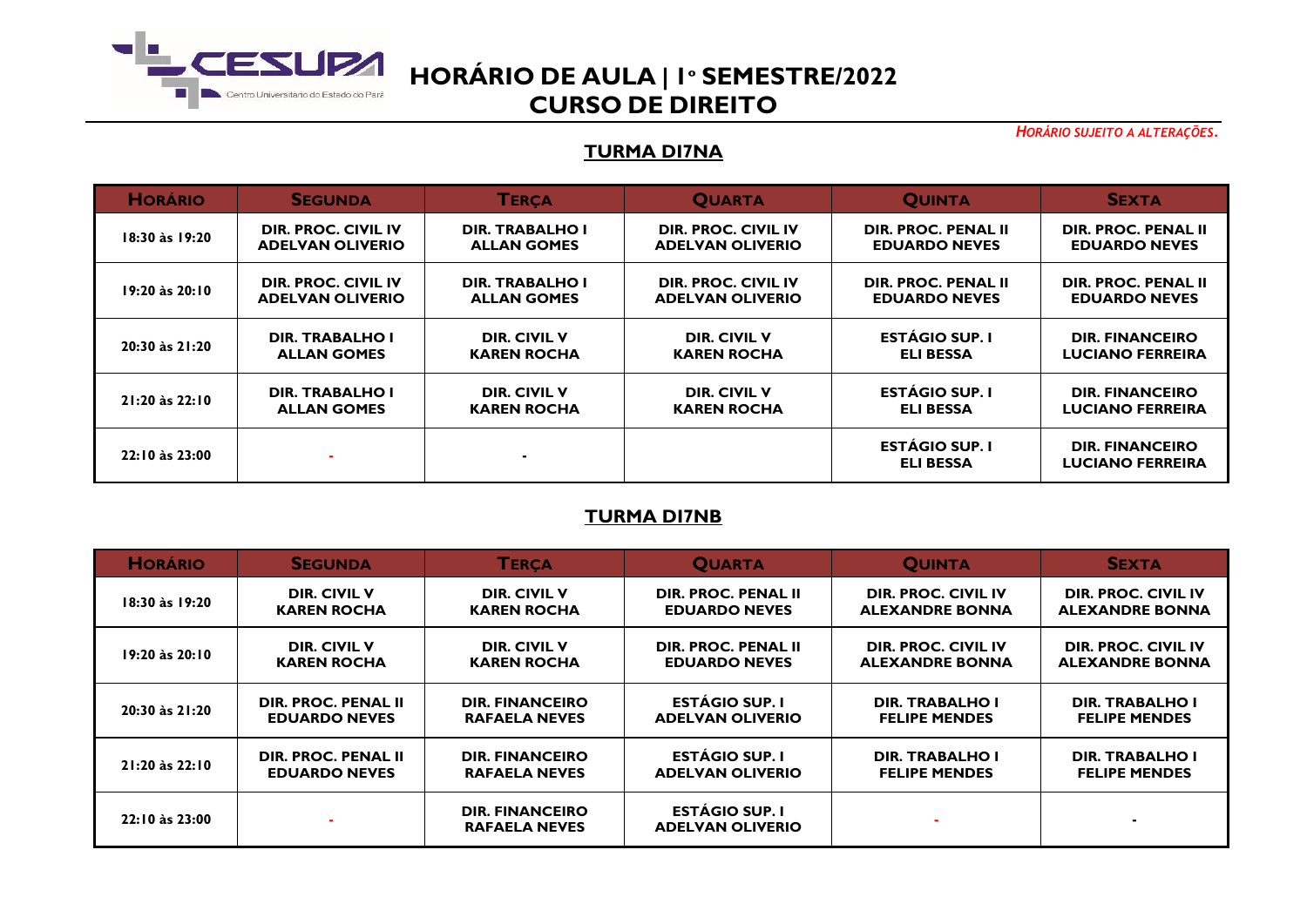

*HORÁRIO SUJEITO A ALTERAÇÕES.*

### **TURMA DI8NA**

| <b>HORÁRIO</b>     | <b>SEGUNDA</b>          | <b>TERCA</b>            | <b>QUARTA</b>               | <b>OUINTA</b>               | <b>SEXTA</b>         |
|--------------------|-------------------------|-------------------------|-----------------------------|-----------------------------|----------------------|
| 18:30 às 19:20     | <b>DIR. AMBIENTAL</b>   | <b>DIR. TRABALHO II</b> | <b>DIR. TRABALHO II</b>     | <b>FILOSOFIA DO DIREITO</b> | DIR. INT. PÚBLICO    |
|                    | <b>LUIS ANTONIO</b>     | <b>EMILIA FARINHA</b>   | <b>EMILIA FARINHA</b>       | <b>SÉRGIO FILHO</b>         | <b>RAFAELA NEVES</b> |
| 19:20 às 20:10     | <b>DIR. AMBIENTAL</b>   | <b>DIR. TRABALHO II</b> | <b>DIR. TRABALHO II</b>     | <b>FILOSOFIA DO DIREITO</b> | DIR. INT. PÚBLICO    |
|                    | <b>LUIS ANTONIO</b>     | <b>EMILIA FARINHA</b>   | <b>EMILIA FARINHA</b>       | <b>SÉRGIO FILHO</b>         | <b>RAFAELA NEVES</b> |
| 20:30 às 21:20     | <b>DIR. TRIBUTÁRIO</b>  | <b>DIR. AMBIENTAL</b>   | <b>FILOSOFIA DO DIREITO</b> | DIR. TRIBUTÁRIO             | TC (PROJETO)         |
|                    | <b>LUCIANO FERREIRA</b> | <b>LUIS ANTONIO</b>     | <b>SÉRGIO FILHO</b>         | <b>LUCIANO FERREIRA</b>     | <b>ANDREA ARAUJO</b> |
| $21:20$ às $22:10$ | <b>DIR. TRIBUTÁRIO</b>  | <b>DIR. AMBIENTAL</b>   | <b>FILOSOFIA DO DIREITO</b> | DIR. TRIBUTÁRIO             | TC (PROJETO)         |
|                    | <b>LUCIANO FERREIRA</b> | <b>LUIS ANTONIO</b>     | <b>SÉRGIO FILHO</b>         | <b>LUCIANO FERREIRA</b>     | <b>ANDREA ARAUJO</b> |
| 22:10 às 23:00     |                         | ۰                       |                             |                             | -                    |

### **TURMA DI9MA**

| <b>HORÁRIO</b>     | <b>SEGUNDA</b>                                    | <b>TERCA</b>                                          | <b>QUARTA</b>                                     | <b>QUINTA</b>                                     | <b>SEXTA</b>                                         |
|--------------------|---------------------------------------------------|-------------------------------------------------------|---------------------------------------------------|---------------------------------------------------|------------------------------------------------------|
| 08:00 às 08:50     | <b>APRES, ELAB, TC</b><br><b>ANDREA ARAÚJO</b>    | DIR. PROC. TRABALHO I<br><b>EMILIA FARINHA</b>        | DIR. INT. PRIVADO<br><b>NATÁLIA BENTES</b>        | <b>DIR. CONSUMIDOR</b><br><b>FELIPE GUIMARÃES</b> | <b>PROT. PROP. INTEL.</b><br><b>ANDREZA CASANOVA</b> |
| 08:50 às 09:40     | <b>APRES. ELAB. TC</b><br><b>ANDREA ARAÚIO</b>    | <b>DIR. PROC. TRABALHO I</b><br><b>EMILIA FARINHA</b> | <b>DIR. INT. PRIVADO</b><br><b>NATÁLIA BENTES</b> | <b>DIR. CONSUMIDOR</b><br><b>FELIPE GUIMARÃES</b> | <b>PROT. PROP. INTEL.</b><br><b>ANDREZA CASANOVA</b> |
| 10:00 às 10:50     | <b>DIR. URBANÍSTICO</b><br><b>LUCIANA FONSECA</b> | <b>DIR. CONSUMIDOR</b><br><b>FELIPE GUIMARÃES</b>     | DIR. PROC. TRABALHO I<br><b>EMILIA FARINHA</b>    |                                                   |                                                      |
| 10:50 às 11:40     | <b>DIR. URBANÍSTICO</b><br><b>LUCIANA FONSECA</b> | <b>DIR. CONSUMIDOR</b><br><b>FELIPE GUIMARÃES</b>     | DIR. PROC. TRABALHO I<br><b>EMILIA FARINHA</b>    |                                                   |                                                      |
| $11:40$ às $12:30$ |                                                   |                                                       |                                                   |                                                   |                                                      |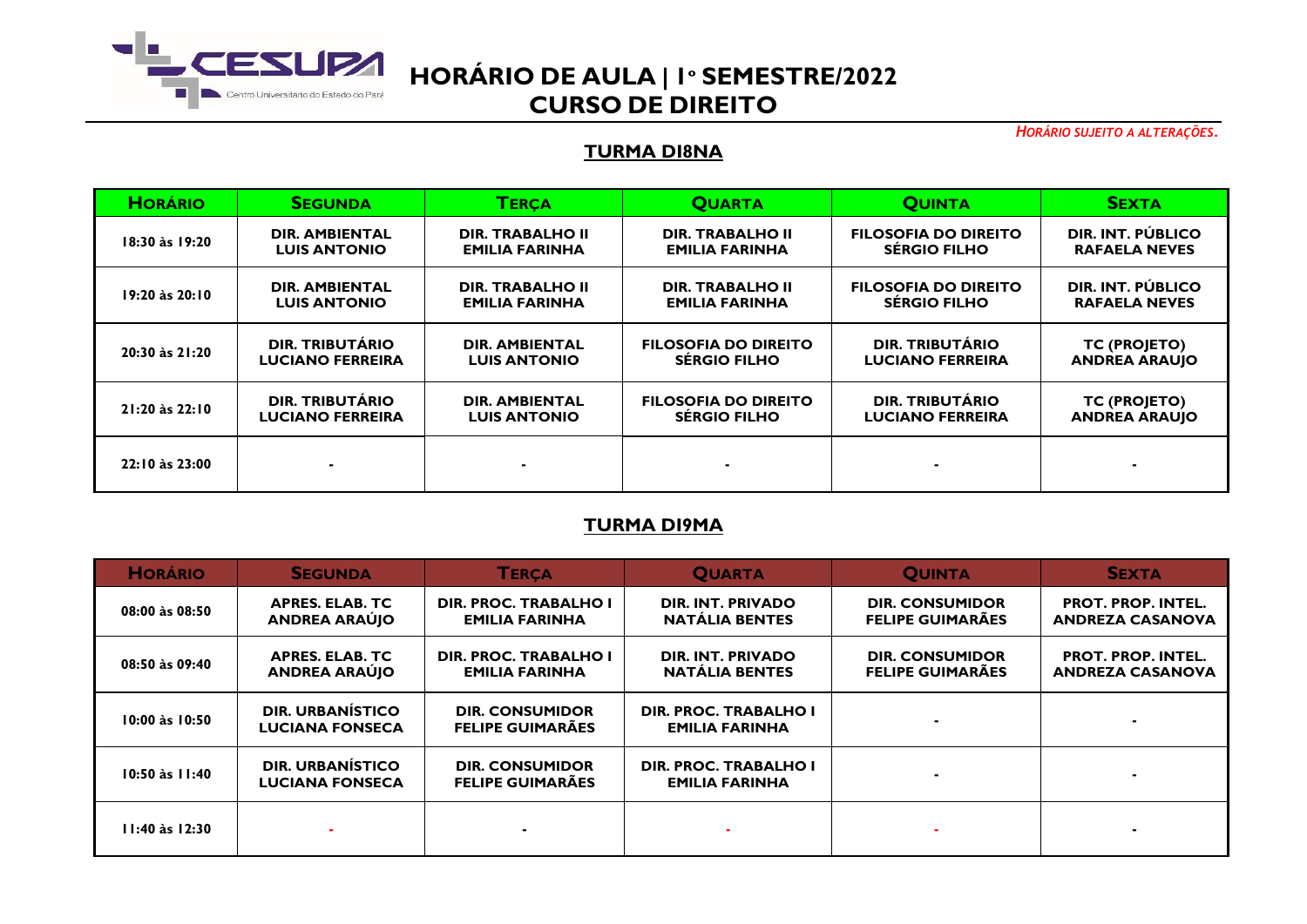

*HORÁRIO SUJEITO A ALTERAÇÕES.*

### **TURMA DI9TA**

| <b>HORÁRIO</b> | <b>SEGUNDA</b>                                    | <b>TERCA</b>                                      | <b>QUARTA</b>                                        | <b>QUINTA</b>                                         | <b>SEXTA</b>                                   |
|----------------|---------------------------------------------------|---------------------------------------------------|------------------------------------------------------|-------------------------------------------------------|------------------------------------------------|
| I3h40 às 14h30 |                                                   |                                                   |                                                      |                                                       |                                                |
| 14h30 às 15h20 | DIR. INT. PRIVADO<br><b>NATÁLIA BENTES</b>        | DIR. PROC. TRABALHO I<br><b>EMILIA FARINHA</b>    | <b>PROT. PROP. INTEL.</b><br><b>ANDREZA CASANOVA</b> |                                                       |                                                |
| 15h20 às 16h10 | DIR. INT. PRIVADO<br><b>NATÁLIA BENTES</b>        | DIR. PROC. TRABALHO I<br><b>EMILIA FARINHA</b>    | <b>PROT. PROP. INTEL.</b><br><b>ANDREZA CASANOVA</b> |                                                       |                                                |
| 16h30 às 17h20 | <b>DIR. CONSUMIDOR</b><br><b>DENNIS VERBICARO</b> | <b>DIR. CONSUMIDOR</b><br><b>DENNIS VERBICARO</b> | DIR. URBANÍSTICO<br><b>LUCIANA FONSECA</b>           | <b>DIR. PROC. TRABALHO I</b><br><b>EMILIA FARINHA</b> | <b>APRES. ELAB. TC</b><br><b>ANDREA ARAÚJO</b> |
| I7h20 às 18h10 | <b>DIR. CONSUMIDOR</b><br><b>DENNIS VERBICARO</b> | <b>DIR. CONSUMIDOR</b><br><b>DENNIS VERBICARO</b> | <b>DIR. URBANÍSTICO</b><br><b>LUCIANA FONSECA</b>    | DIR. PROC. TRABALHO I<br><b>EMILIA FARINHA</b>        | <b>APRES. ELAB. TC</b><br><b>ANDREA ARAÚJO</b> |

### **TURMA DI9TB**

| <b>HORÁRIO</b> | <b>SEGUNDA</b>                                       | <b>TERÇA</b>                                   | <b>QUARTA</b>                                     | <b>QUINTA</b>                                     | <b>SEXTA</b> |
|----------------|------------------------------------------------------|------------------------------------------------|---------------------------------------------------|---------------------------------------------------|--------------|
| 13h40 às 14h30 |                                                      | ۰                                              |                                                   |                                                   |              |
| 14h30 às 15h20 | DIR. PROC. TRABALHO I<br><b>EMILIA FARINHA</b>       | <b>DIR. URBANÍSTICO</b><br><b>LIANDRO FARO</b> | DIR. PROC. TRABALHO I<br><b>EMILIA FARINHA</b>    | <b>DIR. CONSUMIDOR</b><br><b>FELIPE GUIMARÃES</b> |              |
| 15h20 às 16h10 | <b>DIR. PROC. TRABALHO I</b><br>EMILIA FARINHA       | <b>DIR. URBANÍSTICO</b><br><b>LIANDRO FARO</b> | DIR. PROC. TRABALHO I<br><b>EMILIA FARINHA</b>    | <b>DIR. CONSUMIDOR</b><br><b>FELIPE GUIMARÃES</b> |              |
| 16h30 às 17h20 | <b>PROT. PROP. INTEL.</b><br><b>ANDREZA CASANOVA</b> | DIR. INT. PRIVADO<br><b>RAFAELA NEVES</b>      | <b>DIR. CONSUMIDOR</b><br><b>FELIPE GUIMARÃES</b> | <b>APRES, ELAB, TC</b><br><b>ANDREA ARAÚJO</b>    |              |
| 17h20 às 18h10 | <b>PROT. PROP. INTEL.</b><br><b>ANDREZA CASANOVA</b> | DIR. INT. PRIVADO<br><b>RAFAELA NEVES</b>      | <b>DIR. CONSUMIDOR</b><br><b>FELIPE GUIMARÃES</b> | <b>APRES. ELAB. TC</b><br><b>ANDREA ARAÚJO</b>    |              |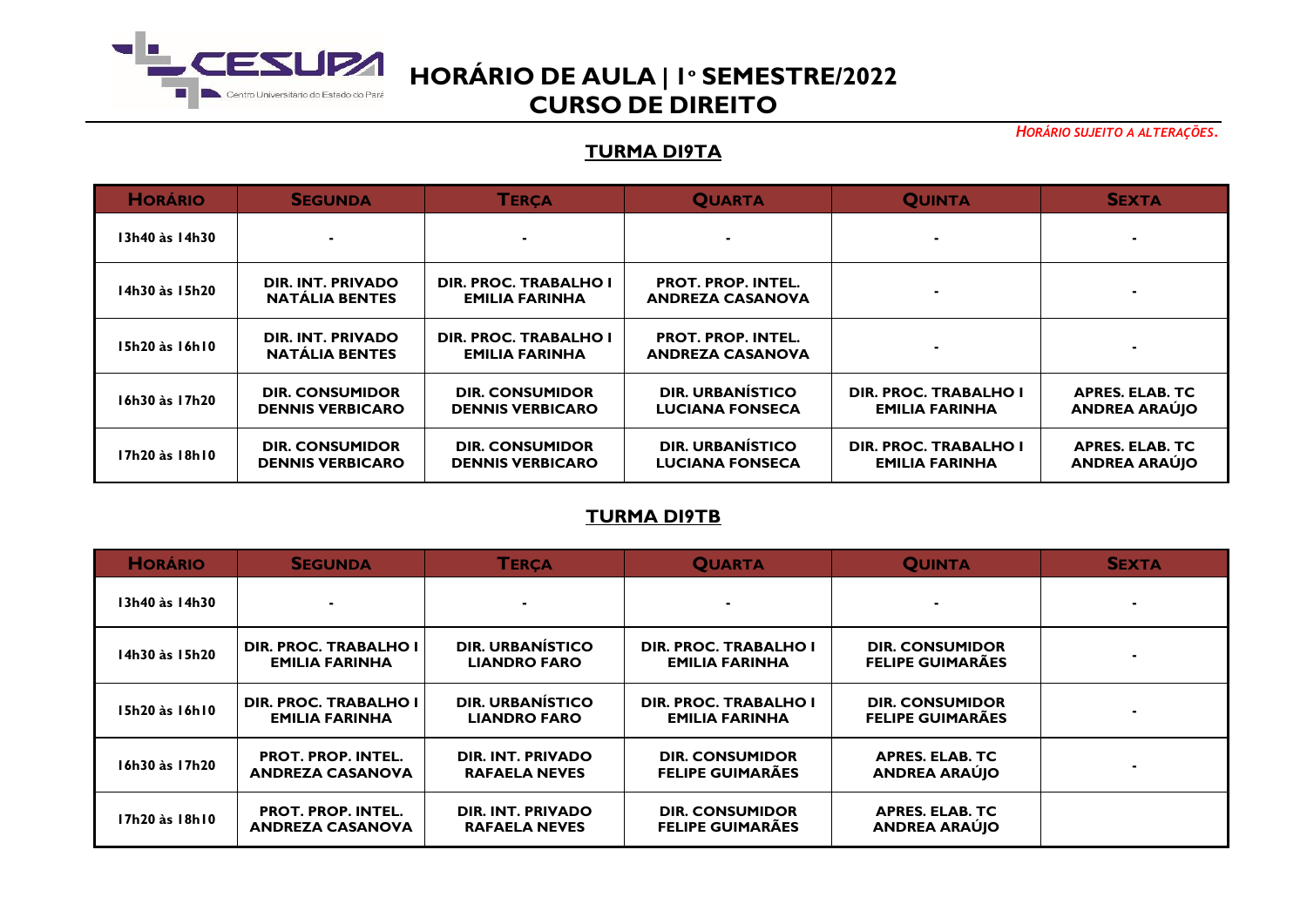

*HORÁRIO SUJEITO A ALTERAÇÕES.*

## **TURMA DI9TC**

| <b>HORÁRIO</b> | <b>SEGUNDA</b>                                 | <b>TERÇA</b>                                          | <b>QUARTA</b>                                          | <b>QUINTA</b>                                         | <b>SEXTA</b> |
|----------------|------------------------------------------------|-------------------------------------------------------|--------------------------------------------------------|-------------------------------------------------------|--------------|
| 13h40 às 14h30 |                                                | ۰.                                                    |                                                        |                                                       |              |
| 14h30 às 15h20 | DIR. INT. PRIVADO<br><b>RAFAELA NEVES</b>      | <b>DIR. CONSUMIDOR</b><br><b>FELIPE GUIMARÃES</b>     | <b>DIR. CONSUMIDOR</b><br><b>FELIPE GUIMARÃES</b>      | DIR. PROC. TRABALHO I<br><b>EMILIA FARINHA</b>        |              |
| 15h20 às 16h10 | DIR. INT. PRIVADO<br><b>RAFAELA NEVES</b>      | <b>DIR. CONSUMIDOR</b><br><b>FELIPE GUIMARÃES</b>     | <b>DIR. CONSUMIDOR</b><br><b>FELIPE GUIMARÃES</b>      | <b>DIR. PROC. TRABALHO I</b><br><b>EMILIA FARINHA</b> |              |
| 16h30 às 17h20 | <b>APRES. ELAB. TC</b><br><b>ANDREA ARAÚJO</b> | <b>DIR. PROC. TRABALHO I</b><br><b>EMILIA FARINHA</b> | <b>PROT. PROP. INTEL.</b><br><b>ANDREZA CASANOVA</b>   | <b>DIR. URBANÍSTICO</b><br><b>LIANDRO FARO</b>        |              |
| 17h20 às 18h10 | <b>APRES. ELAB. TC</b><br><b>ANDREA ARAÚJO</b> | DIR. PROC. TRABALHO I<br><b>EMILIA FARINHA -</b>      | <b>PROT. PROP. INTEL.</b><br><b>ANDREZA CASANOVA -</b> | <b>DIR. URBANÍSTICO</b><br><b>LIANDRO FARO</b>        |              |

#### **TURMA DI9NA**

| <b>HORÁRIO</b> | <b>SEGUNDA</b>                                       | <b>TERCA</b>                                         | <b>QUARTA</b>                                        | <b>QUINTA</b>                                  | <b>SEXTA</b> |
|----------------|------------------------------------------------------|------------------------------------------------------|------------------------------------------------------|------------------------------------------------|--------------|
| 18:30 às 19:20 | <b>DIR. PROC. TRABALHO I</b><br><b>ALLAN MOREIRA</b> | <b>DIR. CONSUMIDOR</b><br><b>FELIPE GUIMARÃES</b>    | <b>PROT. PROP. INTEL.</b><br><b>ANDREZA CASANOVA</b> | <b>APRES. ELAB. TC</b><br><b>ANDREA ARAUJO</b> |              |
| 19:20 às 20:10 | <b>DIR. PROC. TRABALHO I</b><br><b>ALLAN MOREIRA</b> | <b>DIR. CONSUMIDOR</b><br><b>FELIPE GUIMARÃES</b>    | <b>PROT. PROP. INTEL.</b><br><b>ANDREZA CASANOVA</b> | <b>APRES. ELAB. TC</b><br><b>ANDREA ARAÚJO</b> |              |
| 20:30 às 21:20 | <b>DIR. CONSUMIDOR</b><br><b>FELIPE GUIMARÃES</b>    | <b>DIR. PROC. TRABALHO I</b><br><b>ALLAN MOREIRA</b> | DIR. INT. PRIVADO<br><b>RAFAELA NEVES</b>            | <b>DIR. URBANÍSTICO</b><br>ANA AMÉLIA          |              |
| 21:20 às 22:10 | <b>DIR. CONSUMIDOR</b><br><b>FELIPE GUIMARÃES</b>    | <b>DIR. PROC. TRABALHO I</b><br><b>ALLAN MOREIRA</b> | DIR. INT. PRIVADO<br><b>RAFAELA NEVES</b>            | DIR. URBANÍSTICO<br>ANA AMÉLIA                 |              |
| 22:10 às 23:00 |                                                      |                                                      |                                                      |                                                |              |